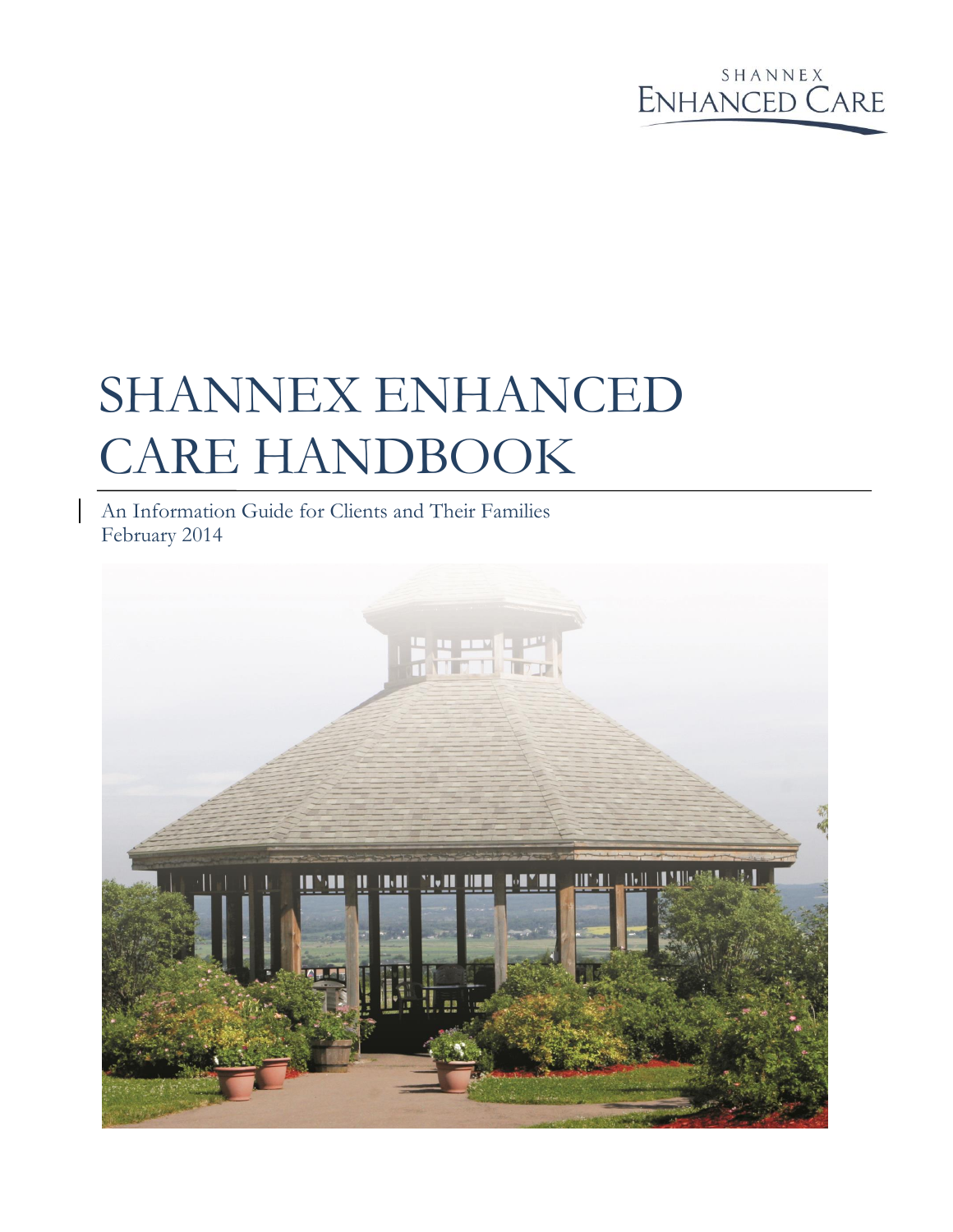## **Table of Contents**

| Communication Process: Compliments, Suggestions & Concerns 11 |  |
|---------------------------------------------------------------|--|
|                                                               |  |
|                                                               |  |
|                                                               |  |
|                                                               |  |
|                                                               |  |
|                                                               |  |
|                                                               |  |
|                                                               |  |
|                                                               |  |
|                                                               |  |
|                                                               |  |
|                                                               |  |
|                                                               |  |
|                                                               |  |
|                                                               |  |
|                                                               |  |
|                                                               |  |
|                                                               |  |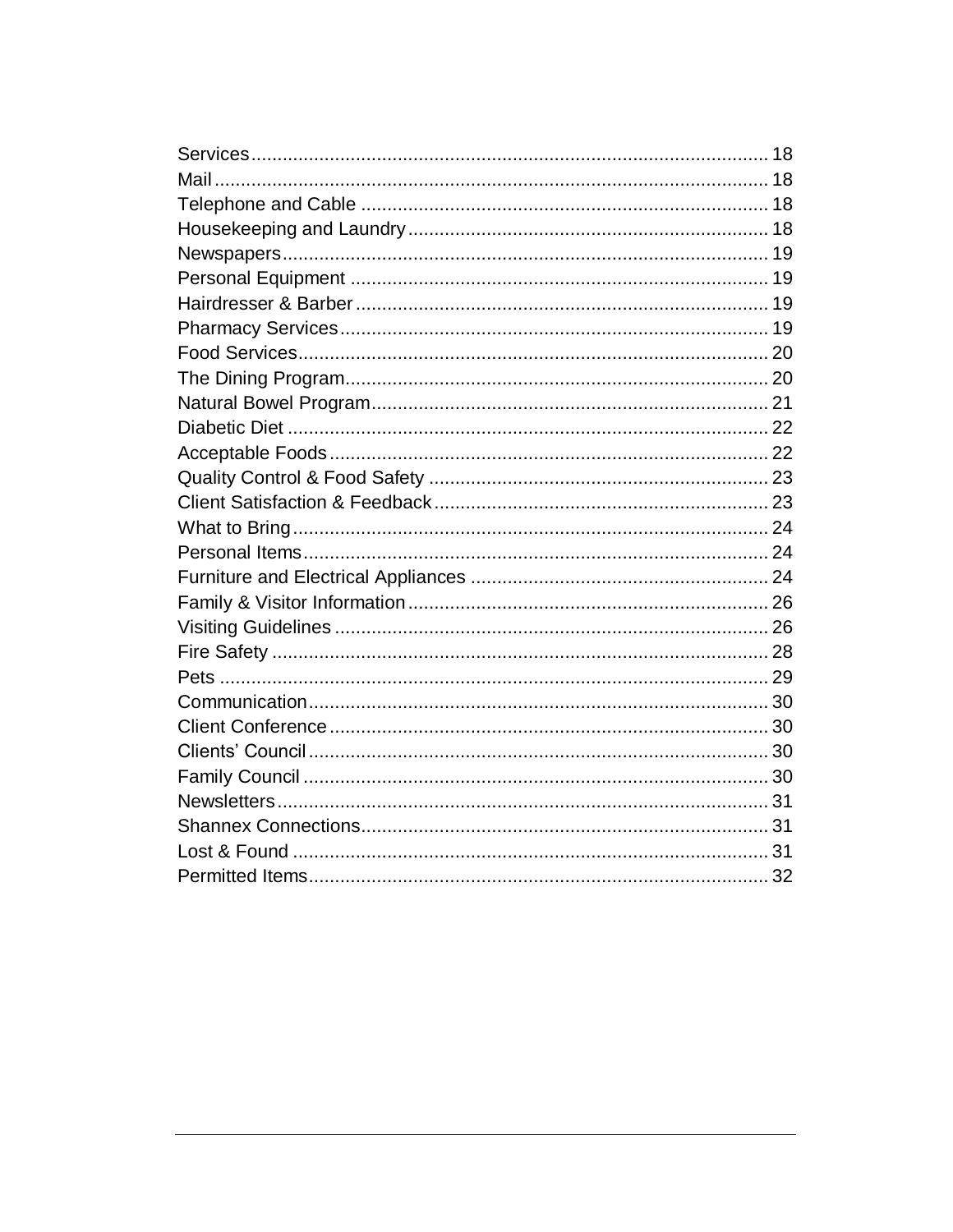## **Welcome**

## <span id="page-3-0"></span>From Our President

Dear Clients and Family Members:

Welcome and thank you for selecting Shannex as your new home.

At Shannex, we are committed to providing service excellence and to respecting clients as individuals. We will do our utmost to ensure that your confidence in us is well-placed.

Our focus is on living well in safe, home-like surroundings. Employees of Shannex will address your unique individual needs. This is accomplished through their understanding of Our Philosophy of Service, and they will apply this philosophy in the provision of a safe, healthy and comfortable environment for all clients. Every effort will be made to enable you to continue with your usual routine, interests and preferences.

A compassionate and skilled interdisciplinary team is committed to providing quality care and support with trust and respect for each individual.

We want to do everything we can to make your stay pleasant and satisfying. If you have questions or concerns, please do not hesitate to speak with a team member.

Welcome!

Jason Shannon, President and Chief Operating Officer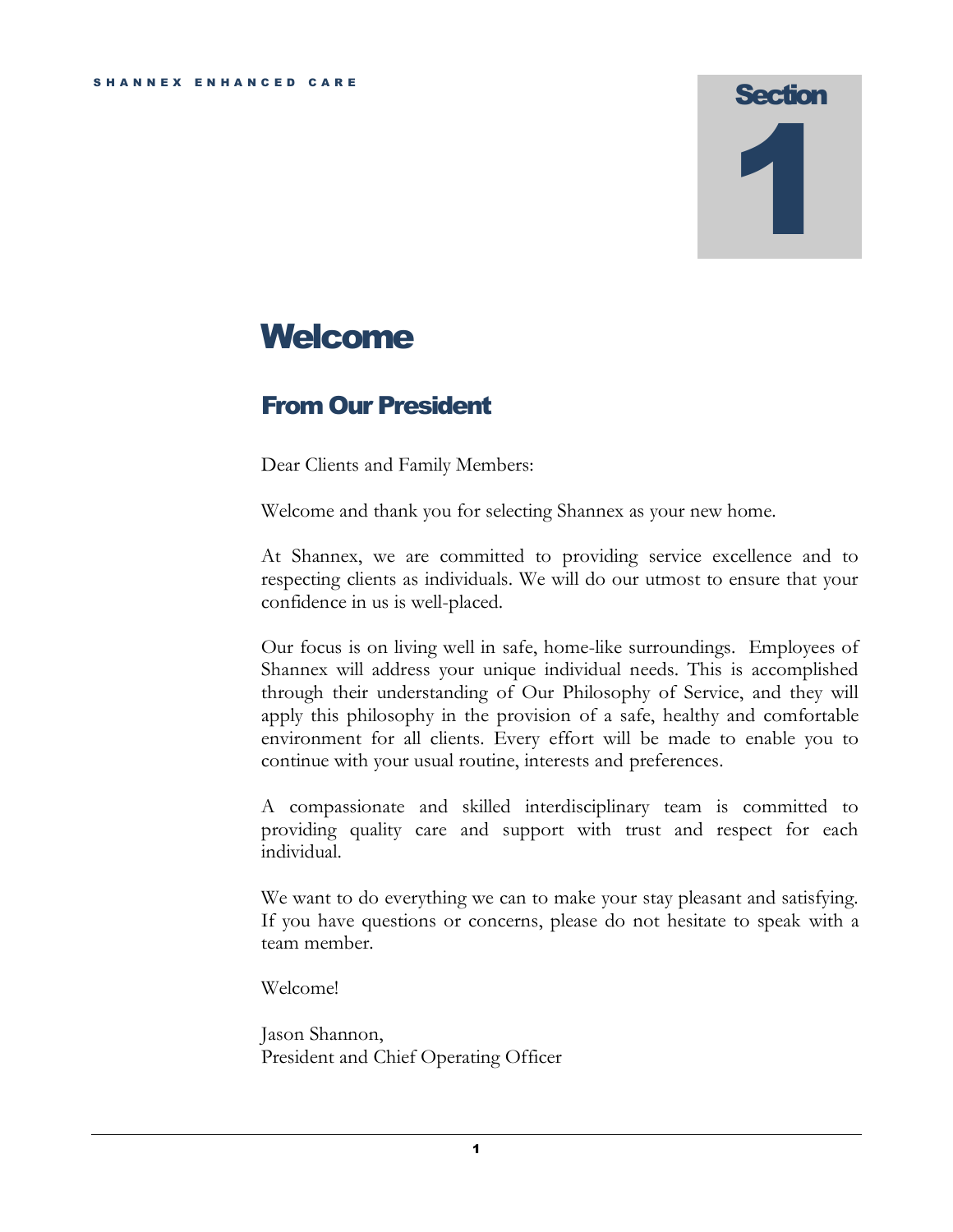## <span id="page-4-0"></span>**Introduction**

The following handbook is a resource for you and your loved ones to help you settle in to your new home. Making Shannex a warm, comfortable and safe environment is a shared responsibility, please take the time to review this information in detail. If you have any questions about the content in this handbook, do not hesitate to speak with any staff member.

## <span id="page-4-1"></span>Our Vision

*Leading the Way to Better Living.* 

## <span id="page-4-2"></span>Core Values



#### *Clients First.*

We put clients first. We support your independence and dignity, valuing life choices and respecting your decisions.

#### *Building Trusted Partnerships.*

We know we can't do it alone. We strive to enhance our services by building trusted partnerships with employees and service providers who share similar values.

#### *Always Improving Quality.*

We know there is always room to improve. We are committed to improving quality through leadership, innovation and perseverance.

#### *Being Accountable.*

We are accountable to you and our partners. We are committed to managing our physical, environmental, financial and human resources ethically and responsibly.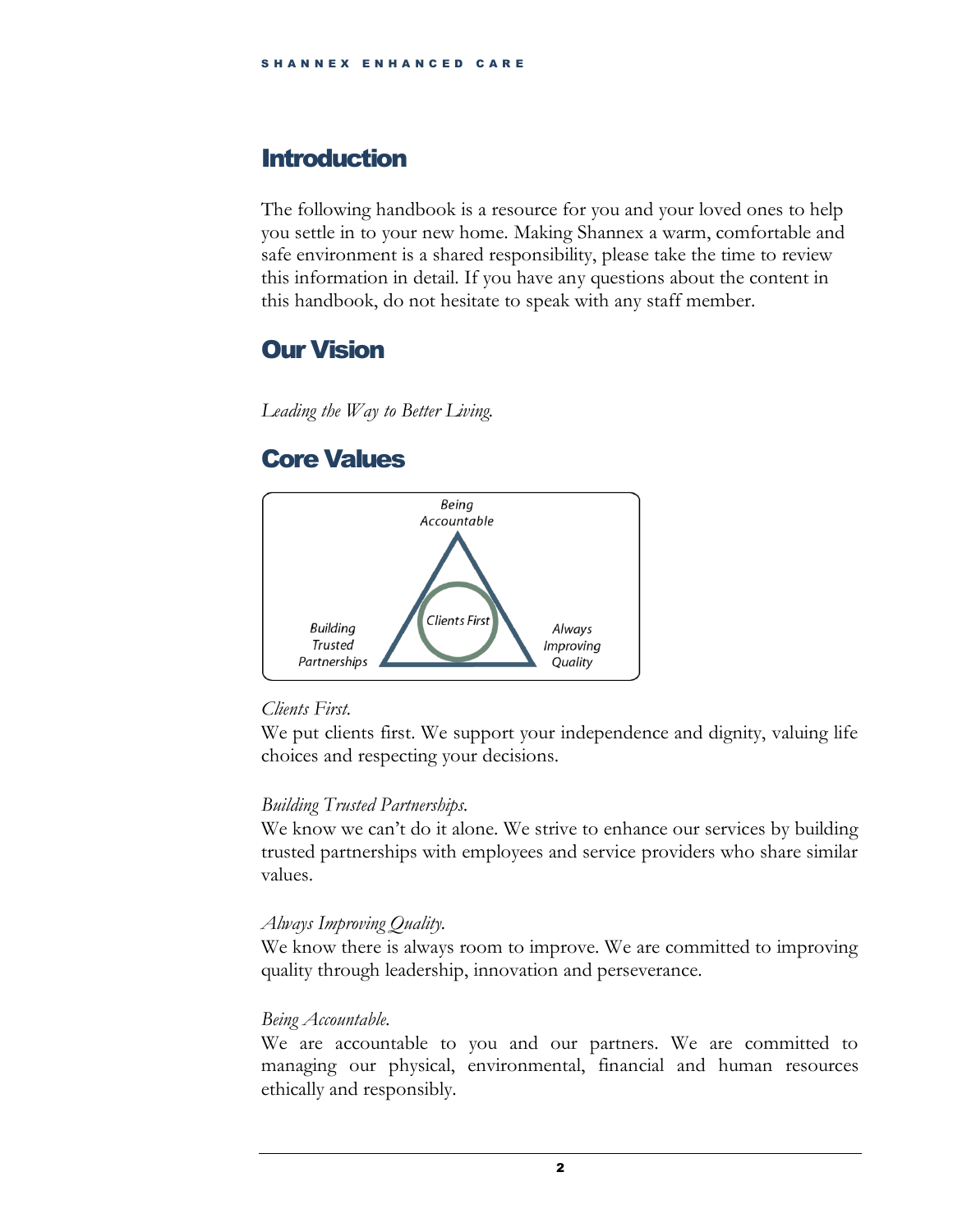## <span id="page-5-0"></span>Our Philosophy of Service

*Your Life. Your Choice. Your Home.*

You will make the decisions about how you live your life. We will talk with you about your needs and your wishes and reflect these in our service to you. We will respect your choices as well as those of the people who share your community.

We will work together to create a relaxed and comfortable atmosphere where you feel at home. We will help you keep the relationships you have and help you build new ones. Ultimately, this is your home and we work where you live.

When you need support, we will be there to provide compassionate care and service which respects you and your family.

### <span id="page-5-1"></span>Our Strategic Plan

Our Strategic Plan provides direction to keep us on course and focused on our vision: *Leading the Way to Better Living*. We have identified four strategic directions that, together, will move us closer to our vision.

- 1. Living Your Best life
- 2. Great People Striving for Great Things
- 3. Staying Safe, Being Well
- 4. Preparing for Tomorrow

**A copy of the Strategic Plan is available on request and online at www.shannex.com**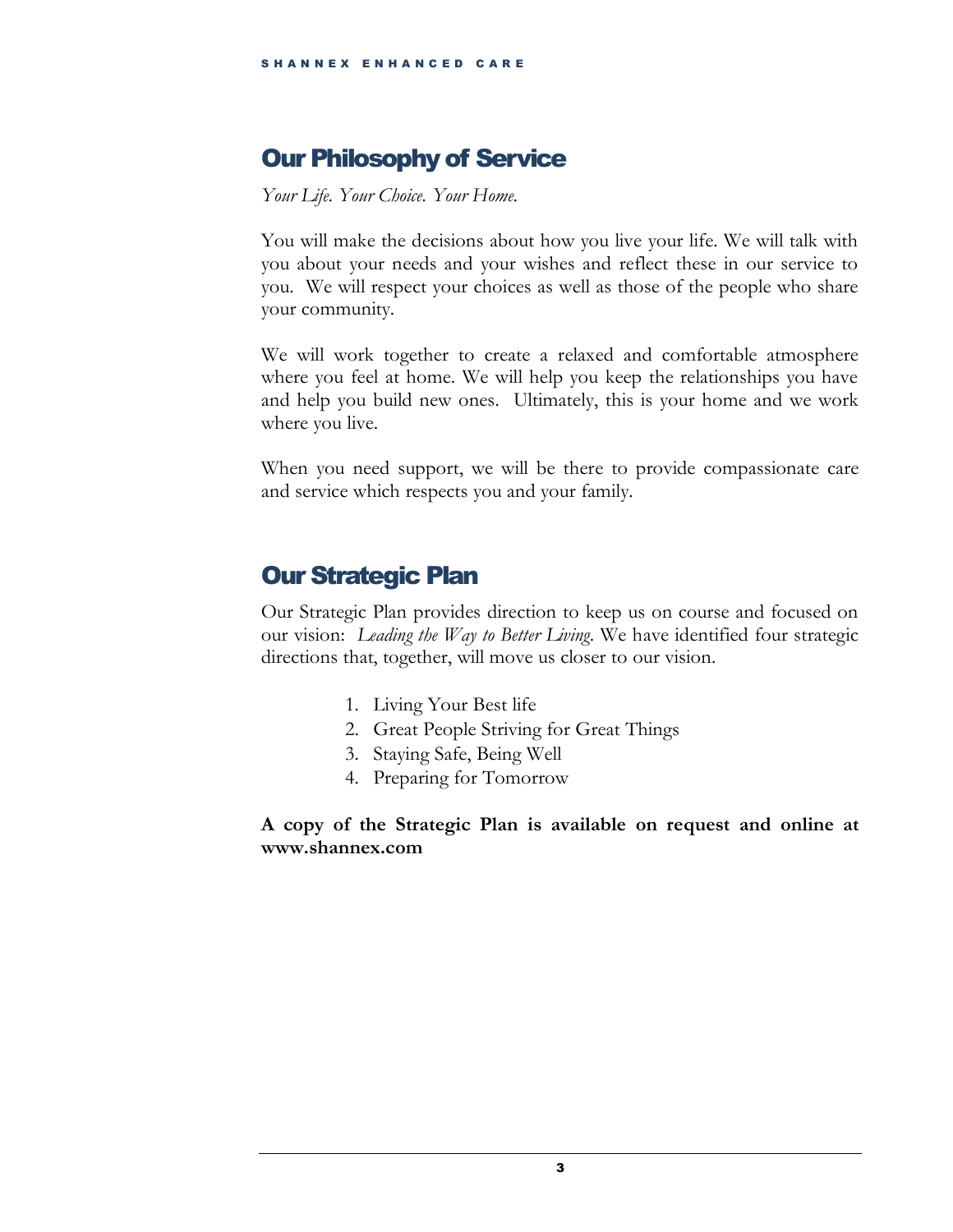## <span id="page-6-0"></span>Client Rights

We believe and will work to ensure that the following Client Rights are upheld:

*Every client will have freedom of activity.*

- Freedom from chemical or physical restraints, except as authorized by a physician for a specified period of time or to protect oneself and others from injury when necessary.
- Freedom of personal possessions.
- Freedom to develop one's interests, abilities, and potential for independence.

*Every client will have freedom of work.*

- The opportunity to work in the home or community if one is able.
- The right to manage their own financial affairs, unless unable to do so.

*Every client will be free from unreasonable transfer or discharge.*

- Be kept informed about policies and procedures that govern the home.
- Assurance that one will not be transferred to another home without prior knowledge, consent, and involvement in the planning process.

#### *Every client will have a maximum of privacy and respect.*

- Be treated with dignity and in a manner that is courteous, fair, considerate and recognizes one's status as an adult.
- Be given privacy when receiving counseling, treatment or personal care.
- Assurance that personal, financial, medical and other needs will be kept confidential and made available only to authorized persons.
- View the facility as home and decorate rooms with personal effects, so long as space limitations, safety requirements and other clients' rights are recognized.
- Have all internal and external research, surveys and polls adequately explained, and have the right to refuse to participate in such events.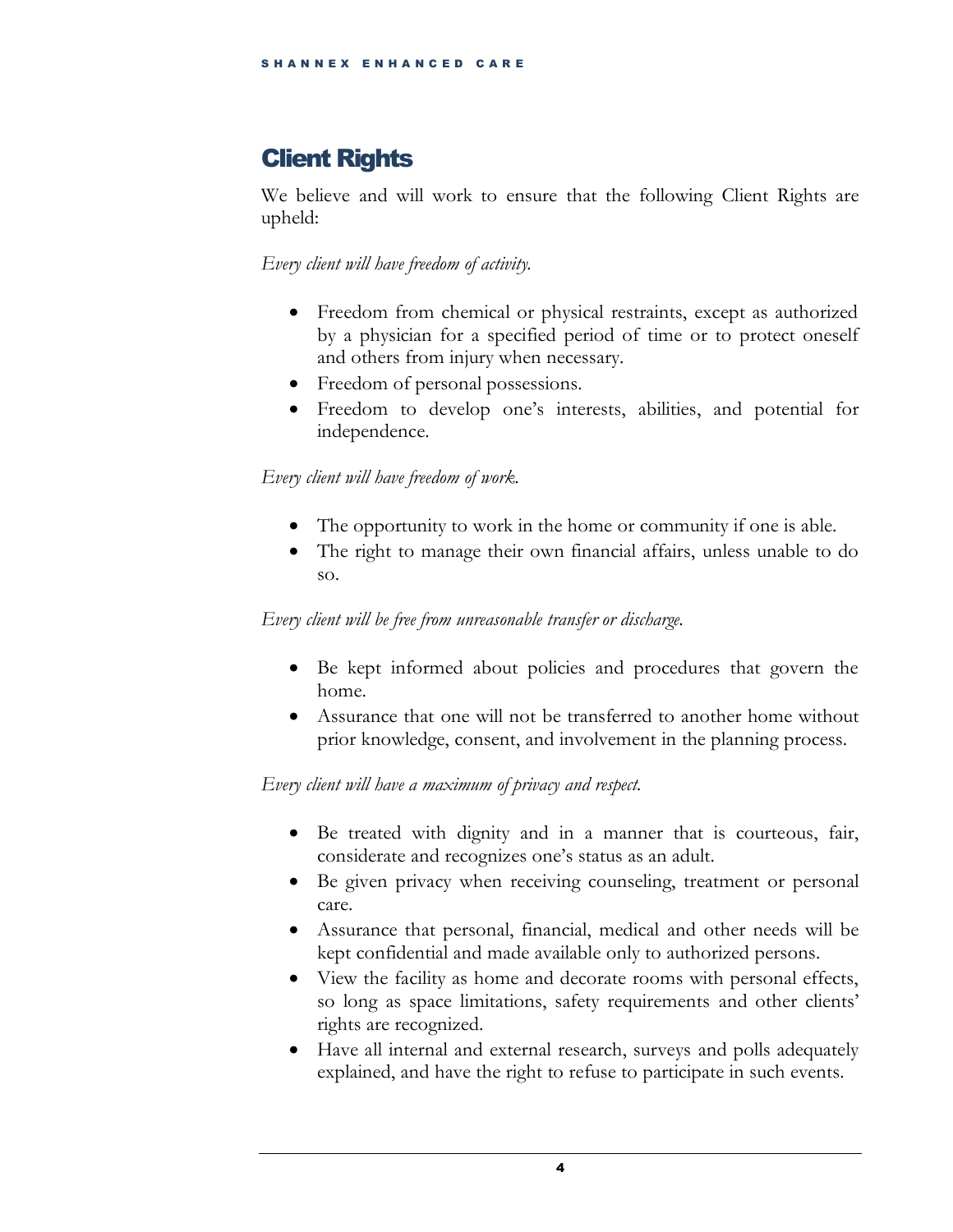#### *Every client will receive quality care.*

- Access programs that reflect individual, physical, spiritual, intellectual, social, emotional, cultural and recreational needs.
- Receive care regardless of one's financial or medical status, cultural background, religion, colour or creed.
- Choose one's personal physician, providing the physician adheres to provincial legislation and facility guidelines.
- Decline medical treatments and medications and be informed of the medical consequences of one's refusal, provided the refusal does not endanger the health of other clients (i.e. infections).
- Receive proper shelter, food, clothing and personal care in a consistent manner.
- Live in a safe and clean environment.

#### *Every client will be free from abuse and restraint.*

- Form friendships and enjoy normal relationships without hindrance or embarrassment.
- Express one's views freely without fear of reprisal, discrimination or deprivation.
- Live in an environment that is free from mental and physical abuse.

#### *Every client will have freedom of communication and association.*

- Access personal information as per policy.
- Communicate in confidence and receive visitors without interference as long as visits are of a benefit to the client involved.
- Participate in Clients' Council.
- Voice complaints and suggestions.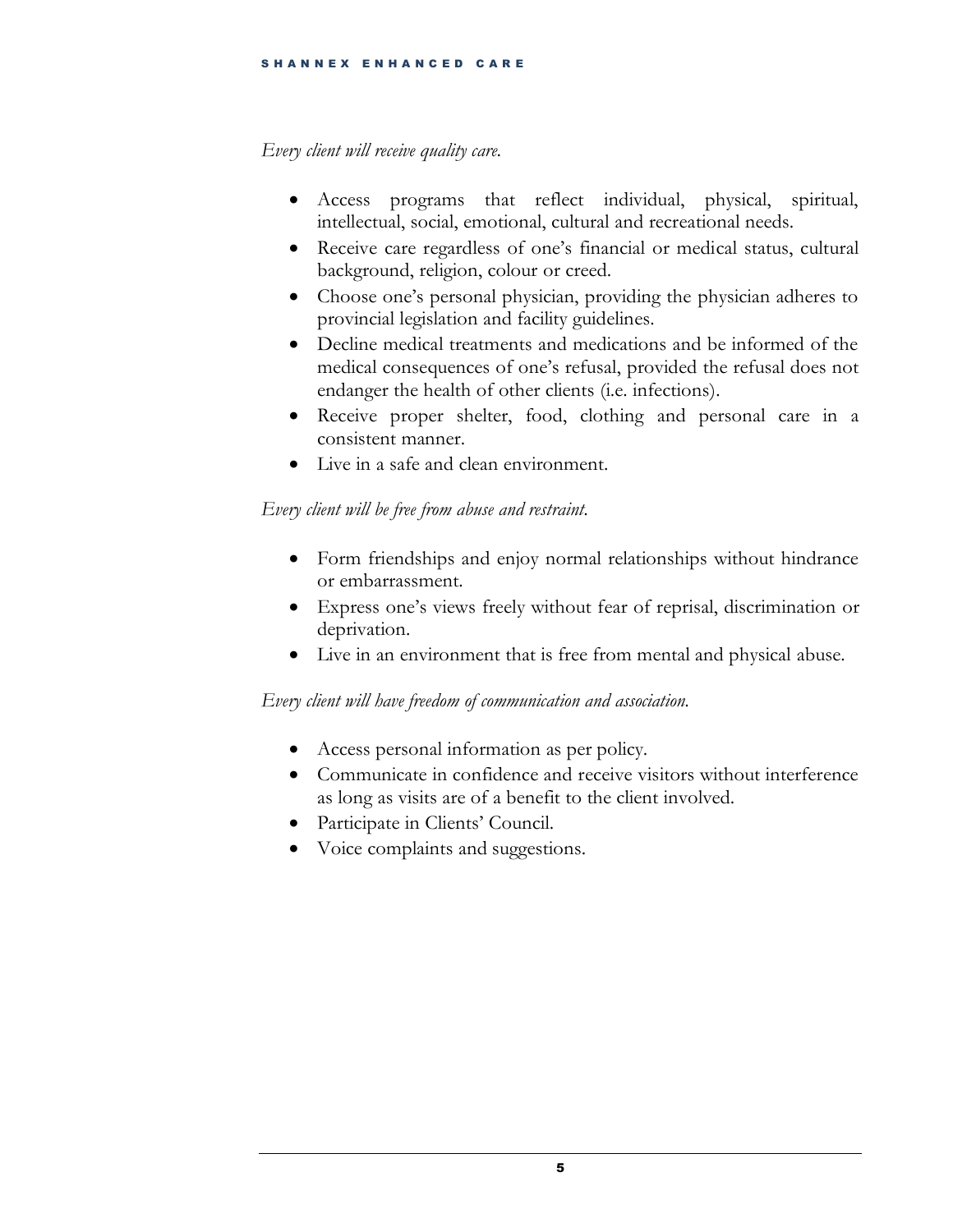### <span id="page-8-0"></span>Accreditation and Licensing Process

Shannex homes participate in a voluntary accreditation process every four years, through Accreditation Canada. Accreditation is the procedure of assessing, reviewing, evaluating and certifying that a facility is providing good quality services that meets objective standards, so that the public can trust the quality of its services. For more information visit: [www.accreditation.ca](http://www.accreditation.ca/)

Shannex nursing homes are licensed by the Department of Health and Wellness and undergo an annual inspection process. During this inspection, staff from the Department of Health and Wellness evaluates the care and services we provide. The licensing certificate is located in the main reception area.

For more information visit: [www.gov.ns.ca/health/ccs/ltc.asp](http://www.gov.ns.ca/health/ccs/ltc.asp)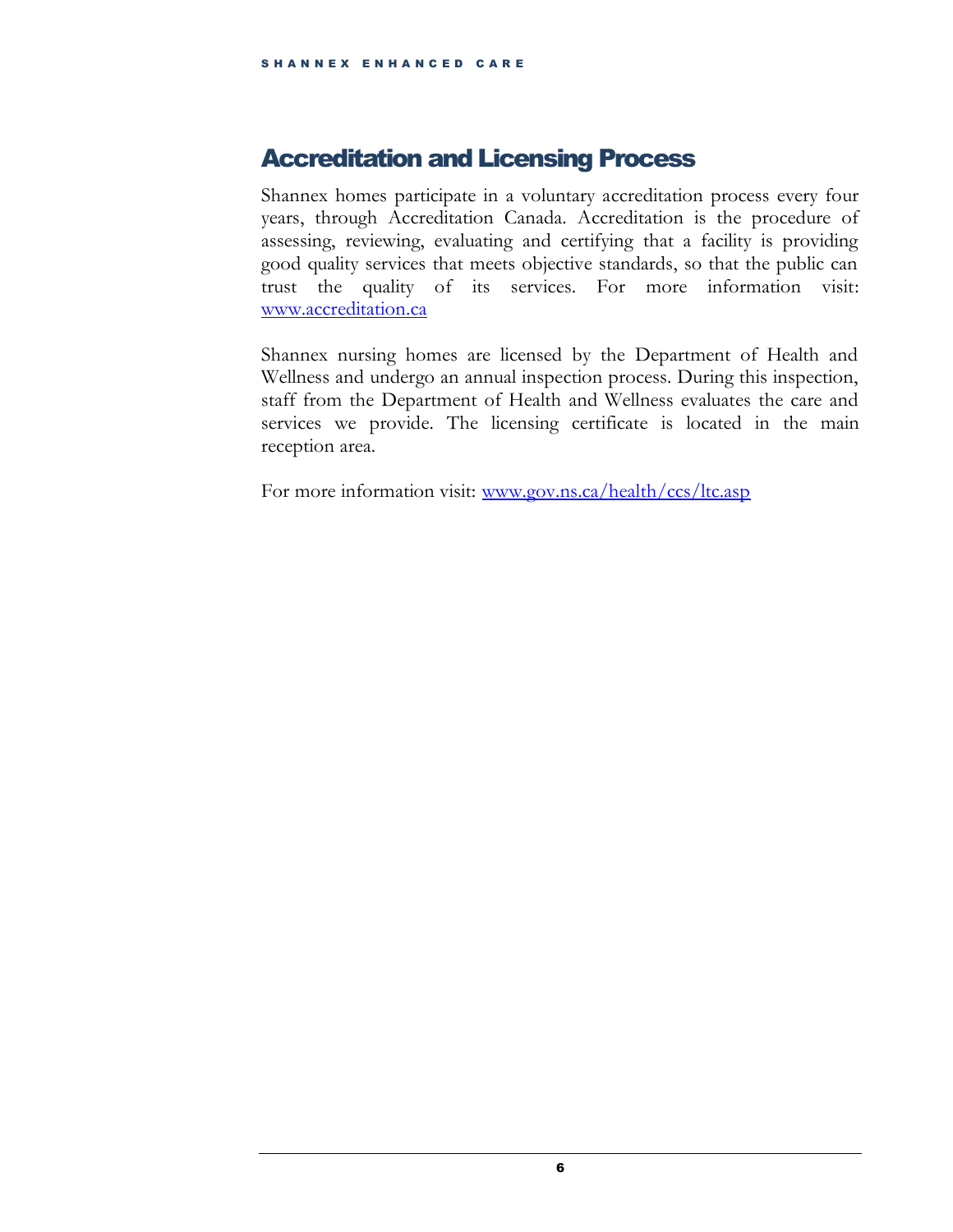## <span id="page-9-0"></span>Housewarming Period

uring the first few weeks after you come to live here, you will have the opportunity to meet with our interdisciplinary team members. During these assessments and discussions, you are encouraged to If the first few weeks after you come to live here, you will have the opportunity to meet with our interdisciplinary team members.<br>During these assessments and discussions, you are encouraged to inform the team what you wo here. Team members will explain how they can help you and give you recommendations to meet your personal goals.

Each household or neighborhood is staffed by a care and service team. A Registered Nurse (RN) or Licensed Practical Nurse (LPN) is assigned overall responsibility for each household. This is whom you should speak to if you have any questions or concerns. They will support and assist you to set up any necessary external appointments or facilitate seeing the facility physician.

Team members may include:

- Administrator
- Administrative Coordinator
- Care Coordinator
- Continuing Care Assistant
- Dietitian
- Director of Client Care/ Site Manager/ Health Services Manager
- Facility Physician
- Health Care Consultants
- Licensed Practical Nurse
- Maintenance Coordinator
- Music Therapist
- Occupational Therapist
- Pharmacist
- Physiotherapist
- Physiotherapy/Occupational Therapy Assistant
- Recreation & Volunteer Coordinator
- Recreation Programmer
- Recreation Therapist
- Registered Nurse
- Support Services
- Social Worker
- Students in Health Care Professions
- Visiting Clergy
- Volunteers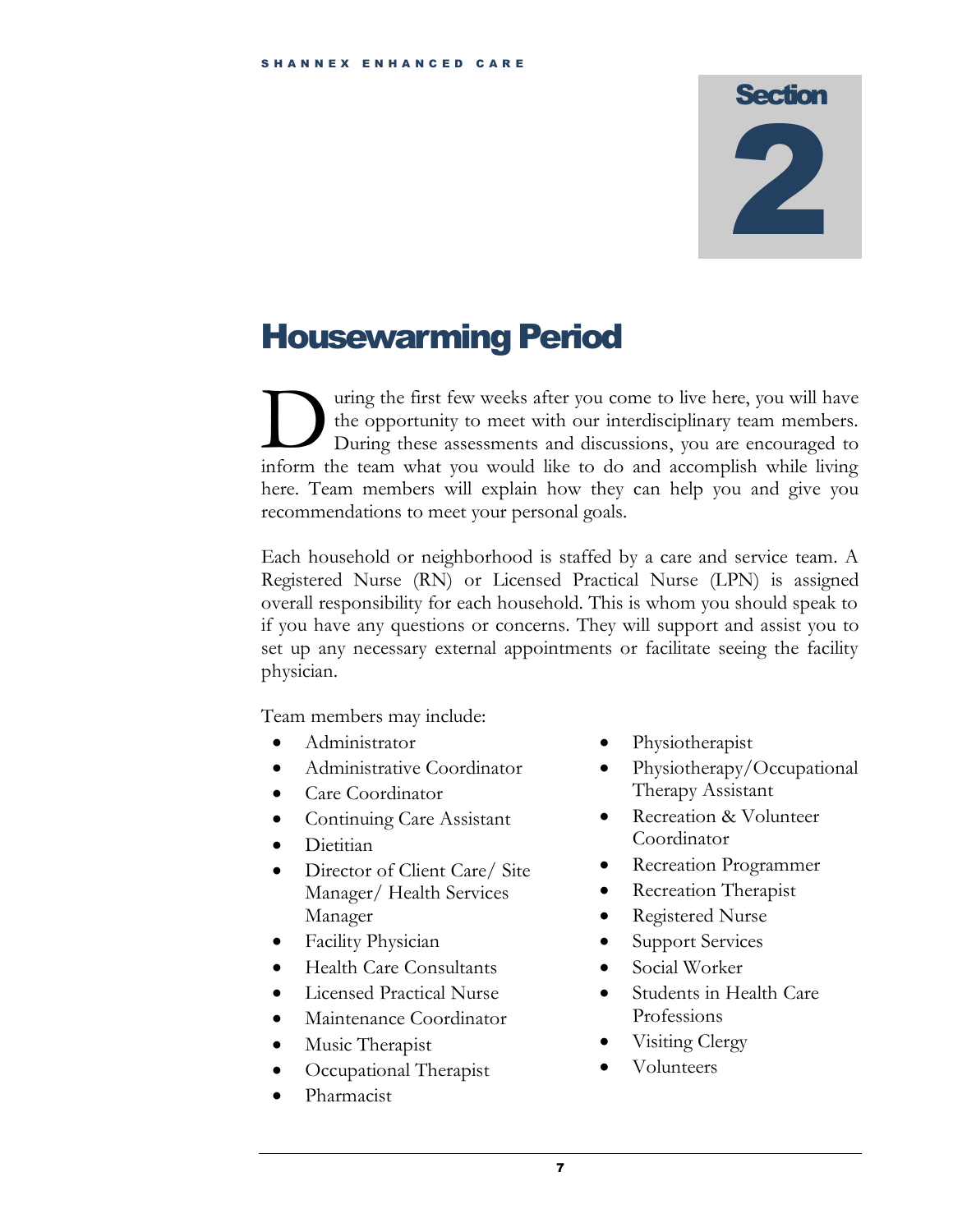### <span id="page-10-0"></span>**Volunteers**

We encourage and promote volunteers. They enrich the lives of others by sharing their time and can help make your day-to-day life more interesting and varied. If you or someone you know is interested in volunteering, please contact the recreation department or a team member.

For additional information please visit our website: [www.Shannex.com.](http://www.shannex.com/)

## <span id="page-10-1"></span>Sharing Space

We understand that life in a nursing home is different from life in your former home. You will be sharing space with a wide range of clients who require varying degrees of care and service. Client needs range from mental health support to complex clinical care and supervision.

It is important to remember and respect each client's personal space. People react and respond differently to touch, comments and nonverbal communication. Please be mindful that your well intended comments and gestures may result in a negative response.

The number of people with dementia is increasing in the population at large and therefore in the nursing home setting. Clients with dementia may experience personality changes which are caused by the damage the disease causes in the brain. Dementia presents differently in each person. Please be respectful when interacting with clients who have communication limitations.

Shannex is committed to providing quality care to all clients. To better understand how dementia affects each client differently, we offer **OU-First!** training to all employees. This education improves the quality of the interaction between the care giver and the person living with dementia. It enables the care team to provide a consistent and comprehensive individual approach to dementia care. For more information on U-First, please ask a staff member for a brochure or visit www.u-first.ca.

Please appreciate that although clients are relocating to a different living environment, their preferences, routines and practices remain the same. The nursing home will endeavor to accommodate their preferred routines as much as possible.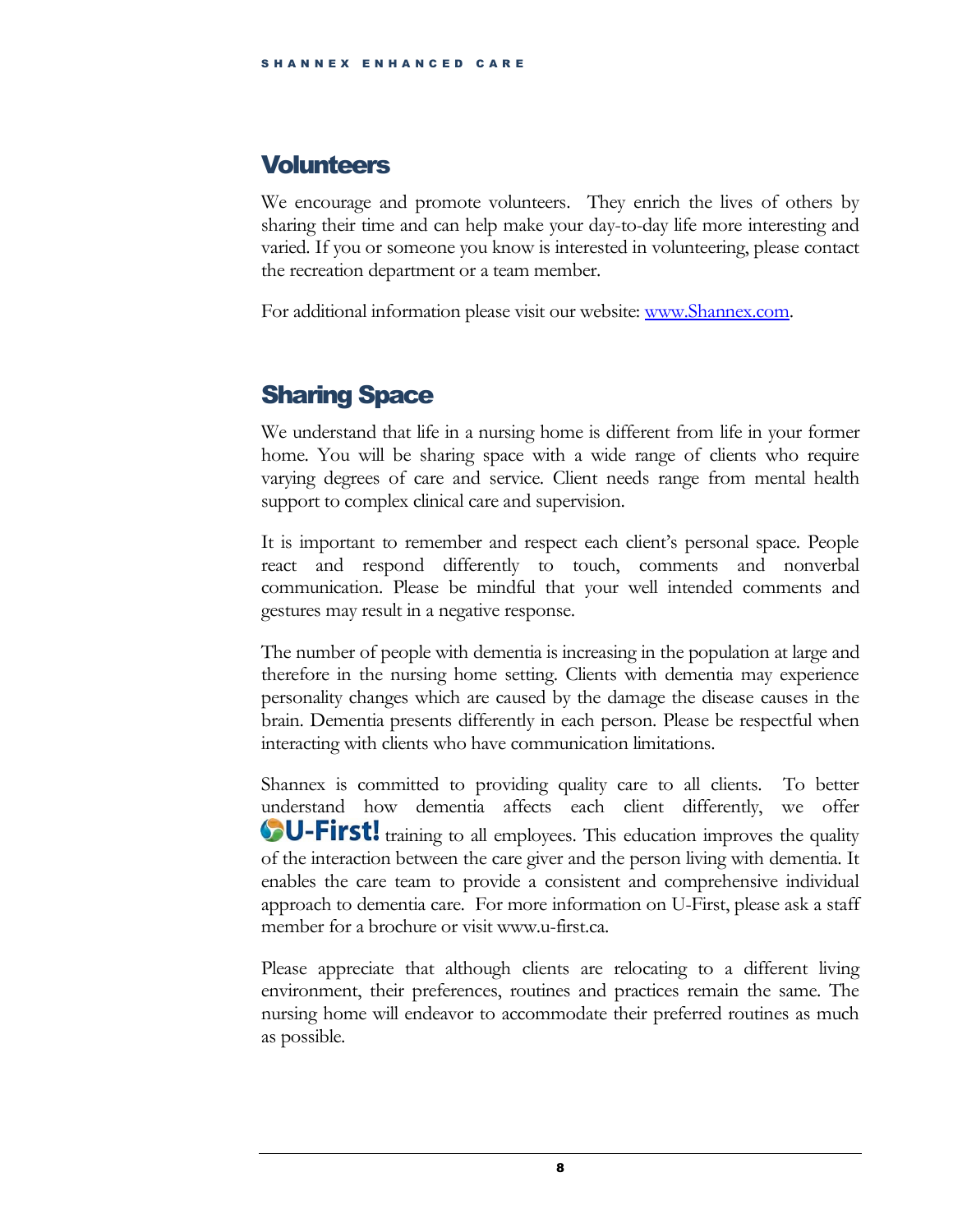## <span id="page-11-0"></span>Financial Information Per-Diem Rates

our daily accommodation rate is determined prior to admission. This decision is made during the financial assessment process, conducted by the Nova Scotia Department of Health and Wellness. To be considered for a reduction in the daily accommodation rate or to maintain your existing daily accommodation rate, the Department of Health and Wellness requires your Canada Revenue Agency (CRA) Notice of Assessment for the current year. This assessment will be required annually by June  $30<sup>th</sup>$ . It is important for you to file your income tax return and ensure it is up to date so this process runs smoothly. If the Department of Health and Wellness does not receive your Notice of Assessment to determine your daily rate, your rate will revert to the daily maximum amount which will be billed and collected accordingly. Y<br>To be

**Note:** The Department of Health and Wellness sets a new accommodation rate each year, which goes into effect every November 1. You will receive a letter from the provincial Eligibility Review Officer thirty days prior to the rate change to advise you of your new rate.

For additional information, please review the Resident Charge Policy at [www.novascotia.ca.](http://www.novascotia.ca/)

If you have any questions, please refer to your Admission Agreement and Trust and Optional Services Agreement or contact Shannex's Client Accounting Services in person or by phone from 8:00 a.m. to 4:00 p.m. Monday to Friday to discuss financial matters:

**Shannex Health Care Financial Services 155 Chain Lake Drive, Unit 8 Halifax, N.S. B3S 1C5 1 (902) 454-7499 or toll free at 1-800-565-2011**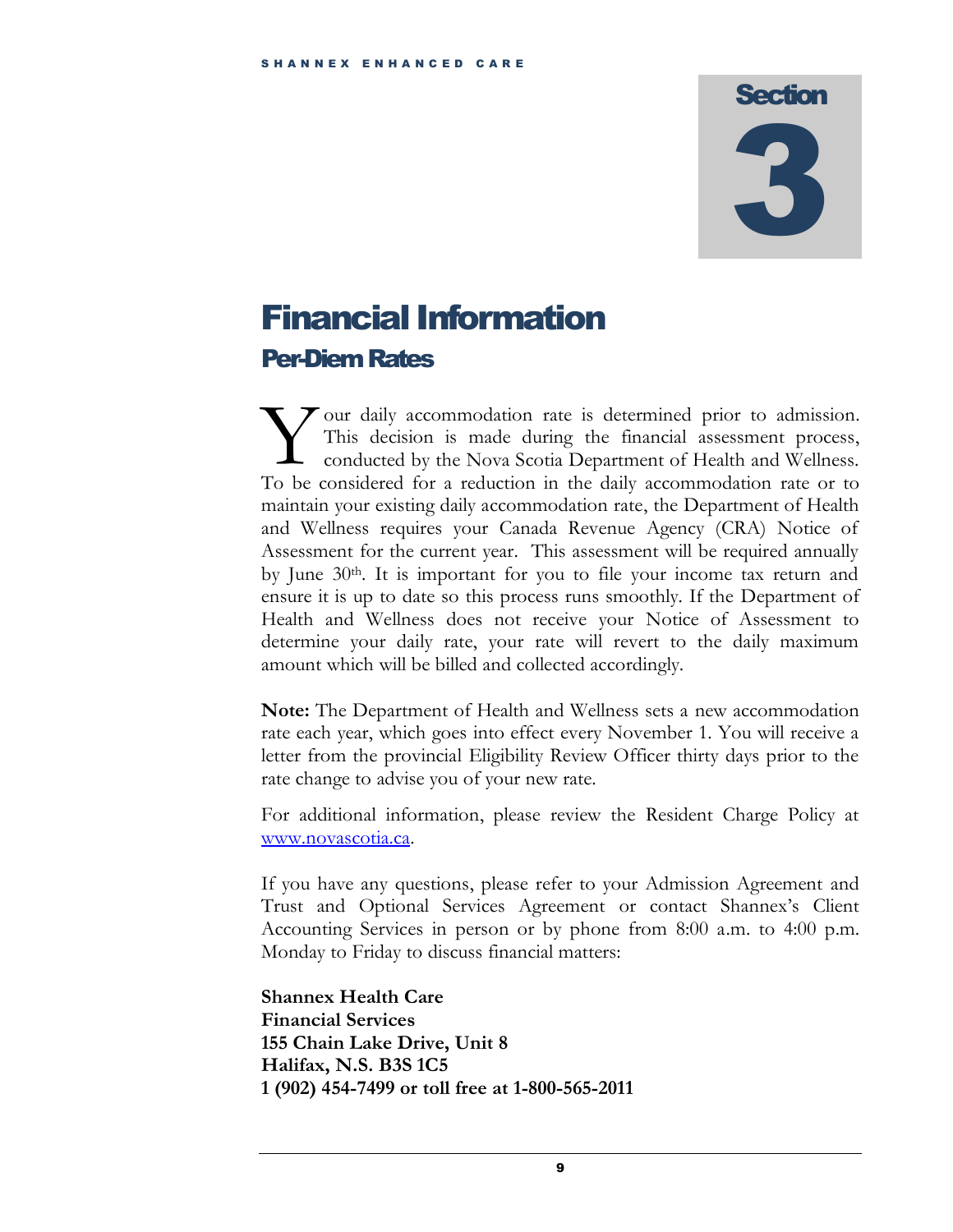## <span id="page-12-0"></span>Trust Account

When you come to live here, you may want to take advantage of some of the services we offer such as the hair salon or recreational outings. These services do not accept cash as a means of payment, therefore it would be beneficial to set up a trust account. Through your trust account you can pay for your cable TV, telephone, hair appointments and recreation outings. A minimum monthly balance of \$100 is recommended. We also offer regular banking hours so you can access the money in your trust account. (See your Trust and Optional Services Agreement for details). Shannex does not recommend keeping cash on hand and accepts no responsibility for losses.

All Trust Monies for deceased Clients not previously withdrawn will be refunded to the Estates of the Client. All Trust Monies for discharged clients not previously withdrawn will be forwarded to that Client at the address on file within 45 days.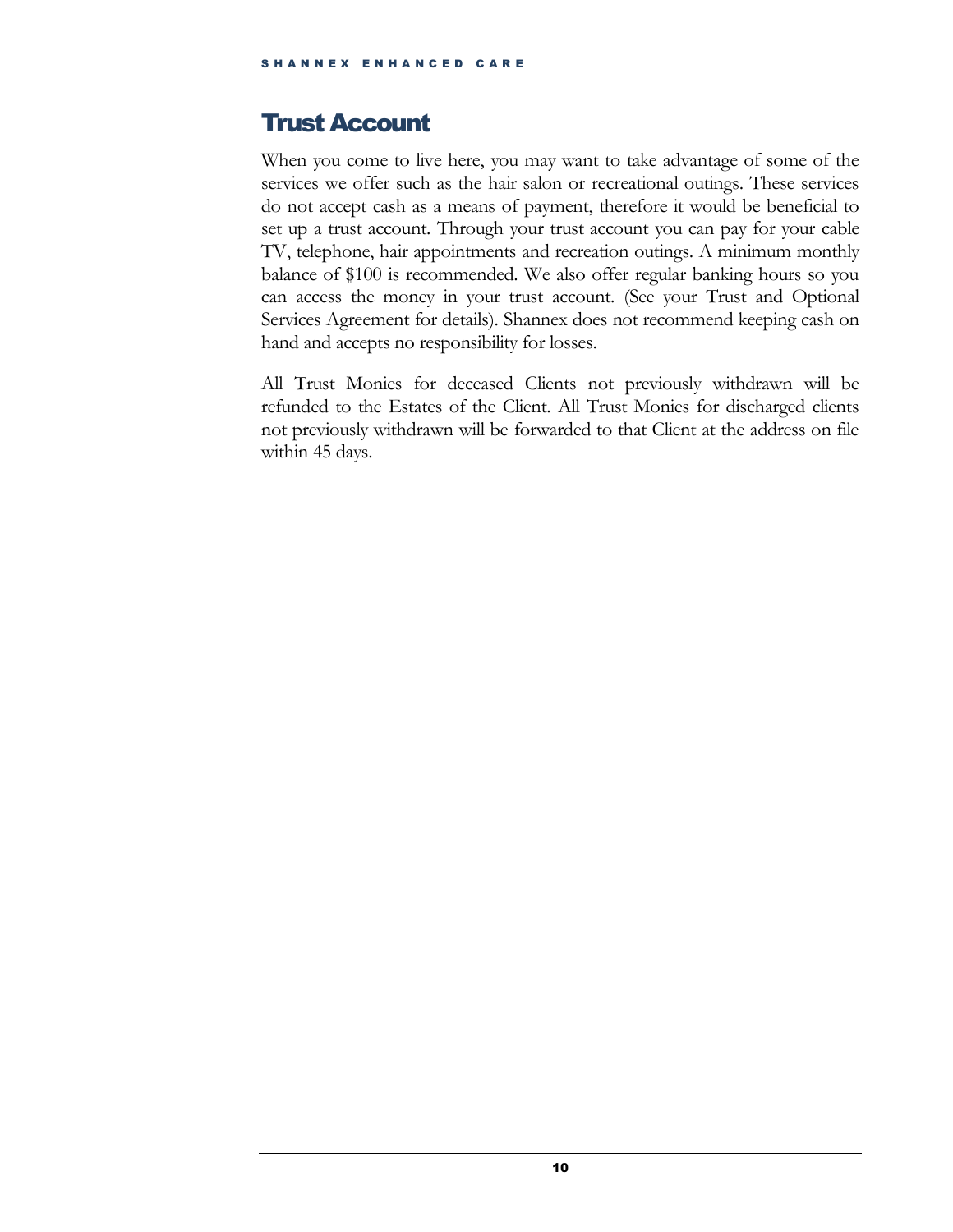# <span id="page-13-0"></span>General Policies and Practices

## <span id="page-13-1"></span>Leaving the Facility

f you are planning to leave the building for an appointment or with family, please advise the team lead so any required medications and documentation can be prepared. A sign-out sheet must be completed by you or the person assuming responsibility for you during your leave, identifying when you are expected to return and a contact number where you can be reached. The RN/LPN will discuss medications and other relevant medical information at the time the form is signed.  $\prod_{\text{bm}}$ 

## <span id="page-13-2"></span>Communication Process: Compliments, Suggestions & Concerns

Should you have any comments, we encourage open, timely communication and we value your input. We encourage you to discuss any care related issues with the RN/LPN at the time. There is a formal process in place for you to communicate any compliments, concerns, or suggestions about the facility, staff and volunteers, or the care you are receiving. There is a form available on request to capture your comments or you may choose another medium such as suggestion boxes located in the facility. We encourage you to discuss any comments in a timely manner.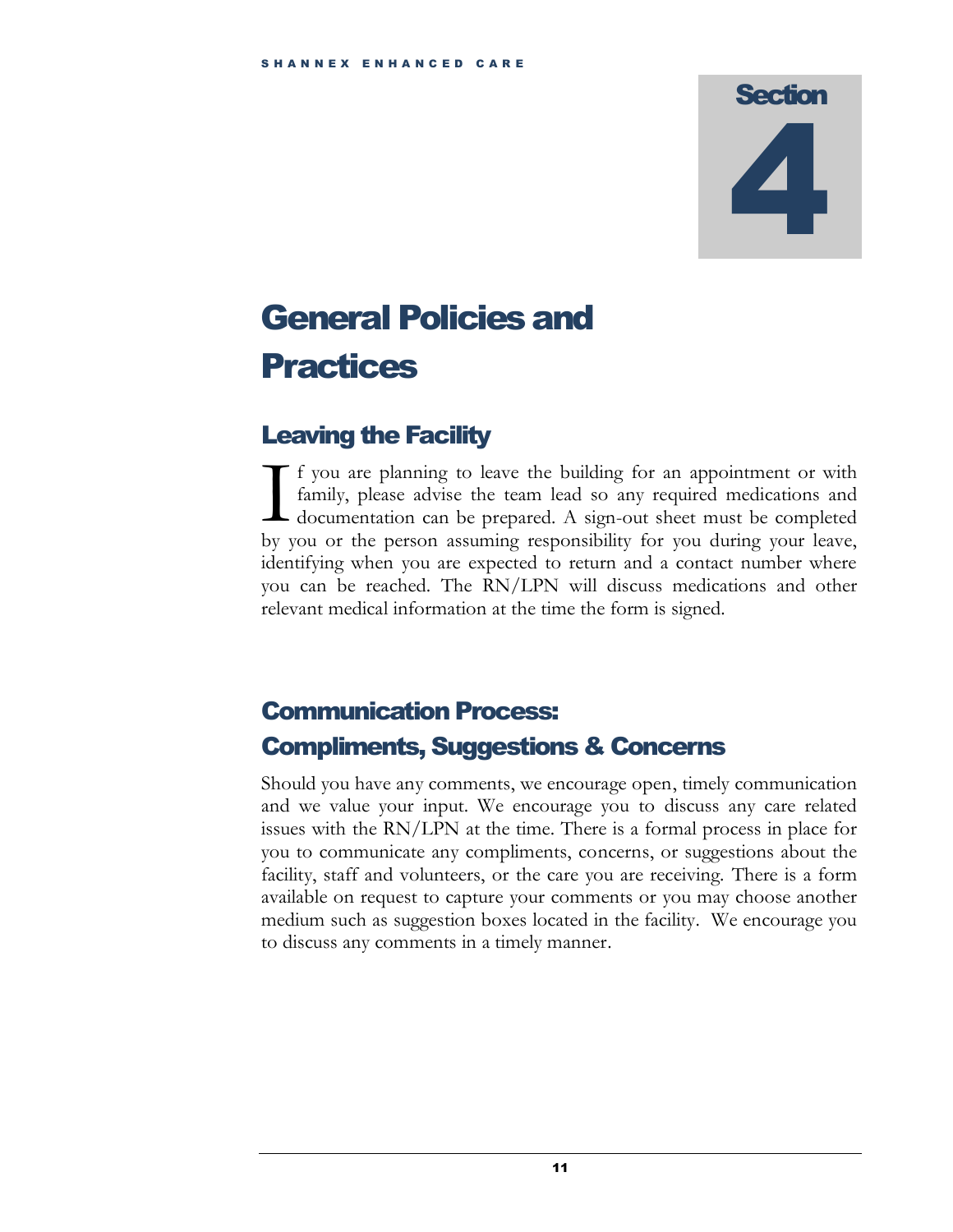### <span id="page-14-0"></span>Ethical Issues

Ethics is a systematic way of looking at our values and morals. While living here you may be faced with an ethical dilemma. Shannex uses a six step process to work through the issue at hand and offer possible options. Each region has an Ethics Committee which receives and reviews referrals and which may offer suggestions about your situation. For additional information on our ethics process, visit our website at [www.shannex.com.](http://www.shannex.com/)

## <span id="page-14-1"></span>Gifts & Gratuities

Shannex prides itself on providing excellent care and service and teamwork is the foundation of our philosophy of care. Each team member plays a role in maintaining the facility and ensuring you have what you need. It takes the work effort of many individuals to provide care and support the operations of each facility. To this end, staff are not permitted to accept individual gifts from you or your family.

If you would like to acknowledge the efforts of the team, we offer the following suggestions on how you can express your appreciation:

- Donation to the client/family council
- A gift that can be shared and enjoyed by all staff i.e. chocolates, cookies, flowers
- Thank you notes
- Donation to a local charity of your choice i.e. Alzheimer's Society, MS Society, United Way.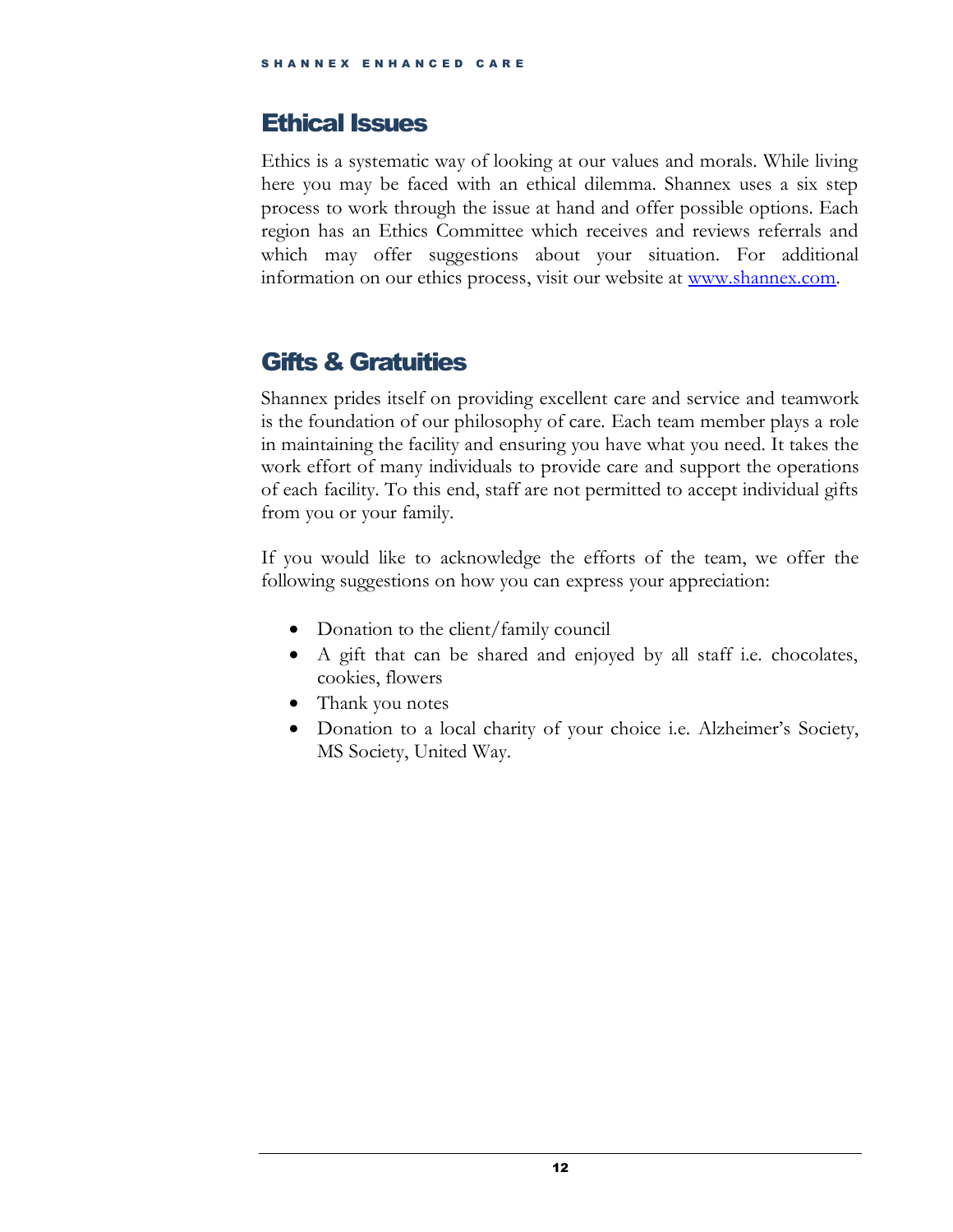# <span id="page-15-0"></span>Health & Safety Policies and Practices

## <span id="page-15-1"></span>Pathway of Care

Completing a Pathway of Care document allows you to communicate your choices and offers the opportunity to express your individual goals of care, as well as the degree of intervention or treatment you wish to receive. The Pathway of Care document provides direction to caregivers about the level of interventions requested, particularly during an emergency situation.

In the event you are incapable of making this care choice, your Substitute Decision Maker (SDM) will act on your behalf. Making a health care choice in the middle of a health crisis can be difficult. We therefore encourage everyone to consider and identify goals of care and treatment within the first six weeks of admission. The Pathway of Care may be changed at any time at your request or at the request of your SDM. When a change in choice is made, a new Pathway document is completed to replace the previous one. At a minimum, the Pathway is reviewed once a year during the annual Client Care Conference and documented in the conference minutes.

## <span id="page-15-2"></span>Natural End of Life

A person's heart and breathing stop working as part of the natural and expected process of dying. As a person nears the end of their life, Cardiopulmonary Resuscitation (CPR) may not be beneficial. This is particularly true if several conditions or diseases exist. In these cases, restarting the heart and breathing may do more harm than good by prolonging pain or suffering.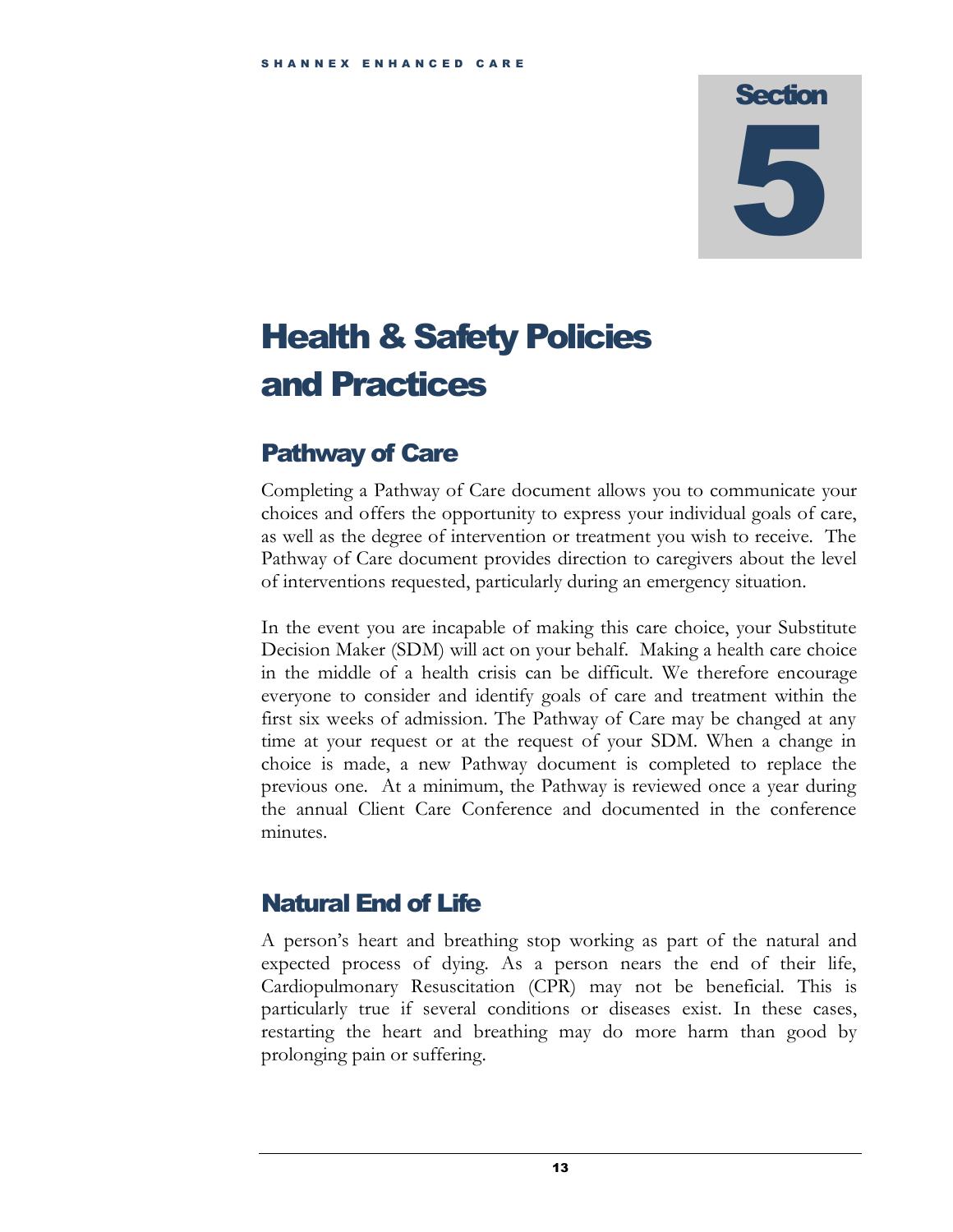You may have completed a Personal Directive prior to admission into the home. This legal document should be consulted when making a Pathway choice. For those who choose no CPR or if there is no signed Pathway of Care document, resuscitation will not be initiated and you will be allowed a natural death. In these instances, comfort care will be provided which includes nursing care, symptom control, relief of pain, oral fluids, and controlling fever. The emphasis is on providing compassionate support to you and your family in preparing for a natural death.

Making a choice about the goals of care and treatment you wish to receive can be difficult. Reflecting on your attitudes about treatments and talking about them can be helpful when making this choice. If you need additional information, assistance and support with your decision, please speak to the RN/LPN who can schedule a meeting with your care team and attending physician.

## <span id="page-16-0"></span>Personal Directives Act

This Act enables Nova Scotians to document their wishes regarding what personal care decisions are made for them, and/or who makes them in the event that they are incapacitated and unable to make these decisions themselves. Personal care decisions include those related to health care, nutrition, hydration, shelter, residence, clothing, hygiene, safety, comfort, recreation, social activities and support services. If you do not have a personal directive or delegate, then a statutory decision maker will be determined based on the hierarchy as outlined in the Act. Additional information is available at<http://www.gov.ns.ca/just/pda/>

## <span id="page-16-1"></span>**Chemicals**

There are many personal care items that can be harmful if not used for the intended purpose, such as nail polish, nail polish remover and alcohol based mouthwash. Legislation requires that all chemicals including personal items that contain chemical compounds be maintained in a secure location. This is to reduce the risk of harm to you and those around you; some people may not be aware that the item can be dangerous if misused. Please refer to Appendix A for additional information and ask a staff member if you have any questions regarding any particular item.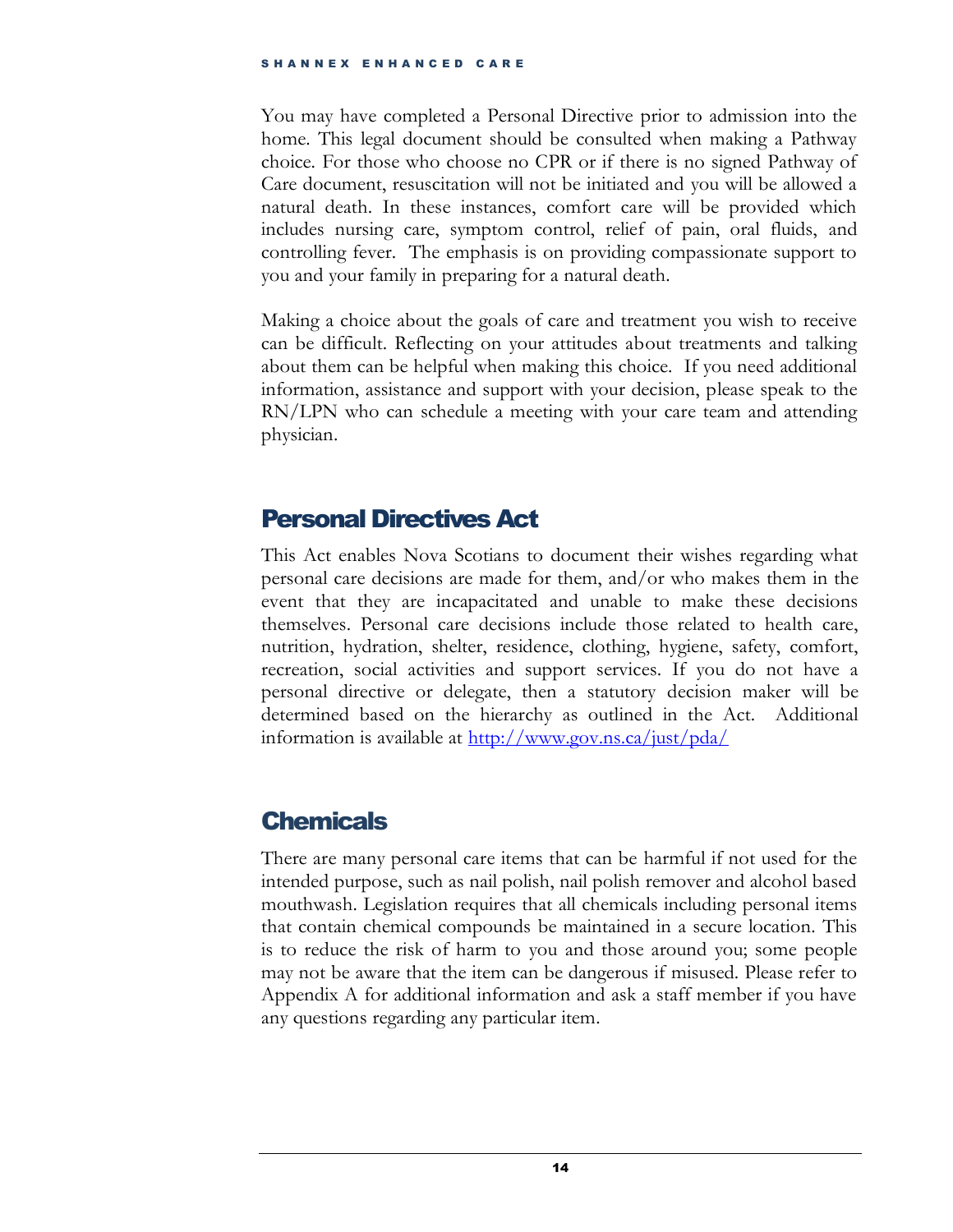### <span id="page-17-0"></span>External Appointments

You and/or your family will be advised of any medical appointments recommended by your care team. You are responsible to make the necessary transportation and escort arrangements for all appointments. You may ask staff for suggestions and assistance in making these arrangements as necessary. If you or your SDM arrange external appointments, please inform staff so any necessary arrangements and paperwork can be prepared. You are responsible for all costs associated with transportation and escorts.

## <span id="page-17-1"></span>Funeral Arrangements

Shannex encourages you and your family to discuss the topic of funeral arrangements and consider prearrangements. We appreciate that it is a sensitive subject for many people but one that must be considered. By having prearrangements in place, it prevents the additional stress of making these decisions at an emotional time of loss.

## <span id="page-17-2"></span>Hospitalization

Should you be hospitalized during your stay with us, your bed may be held for up to 30 days if you are expected to return to the facility within this time frame. Bed extensions may be granted in collaboration with the health authority if certain criteria are met. You will be responsible for the accommodation charges during your absence from the facility. Please see the Service Eligibility Policy for additional information.

[www.novascotia.ca/health/ccs/ltc/policyManual/Service\\_Eligibility\\_Policy](http://www.novascotia.ca/health/ccs/ltc/policyManual/Service_Eligibility_Policy.pdf) [.pdf](http://www.novascotia.ca/health/ccs/ltc/policyManual/Service_Eligibility_Policy.pdf)

## <span id="page-17-3"></span>Health & Safety Policy

Shannex is committed to operating in a manner that protects the health and safety of clients, employees, families, volunteers, contractors and the general public. The Shannex Safety Policy can be found in the central reception area.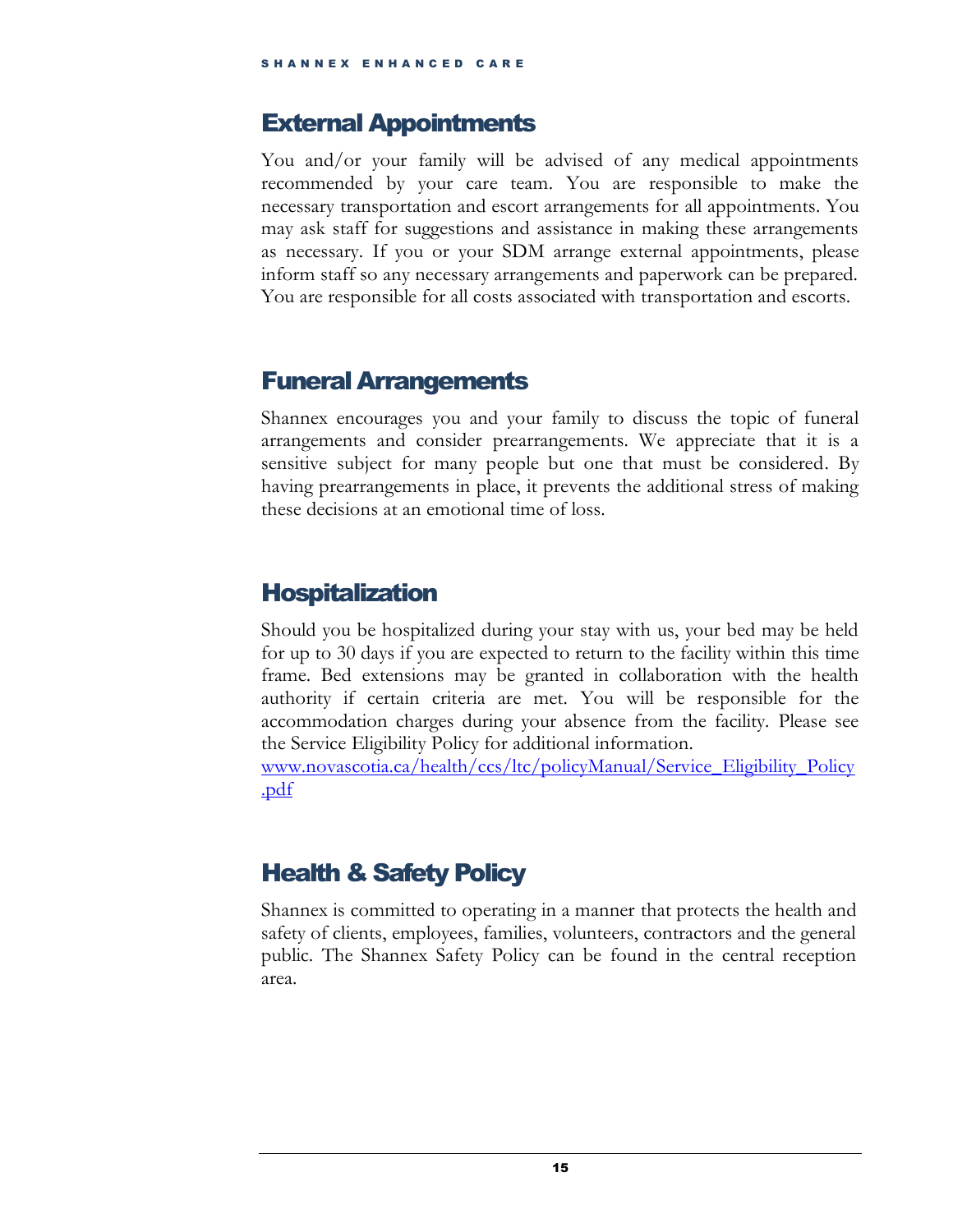## <span id="page-18-0"></span>Infection Control

Working together, we can reduce the spread of infection. The key aspects of infection prevention and control include:

- Hand washing wash your hands properly and often. In addition, please use the hand sanitizing gel to clean your hands when you arrive and before you leave by following the posted instructions.
- Get the flu shot annually  $-$  the flu vaccine is available each fall.
- Respiratory etiquette: Cover your mouth and nose with a tissue when coughing or sneezing;
- If you don't have a tissue, cough or sneeze into your upper sleeve, not your hands.
- Put your used tissue in the waste basket after use
- Perform hand hygiene after having contact with respiratory secretions and contaminated objects/materials.
- Visitors are encouraged to stay home if they have flu-like symptoms. You will be notified if visiting restrictions are in effect in a facility.

## <span id="page-18-1"></span>Least Restraint Policy

Shannex has a "Least Restraint" Best Practice Guideline. You are encouraged to maintain your independence in movement for as long as possible, or for as long as you wish. Restraints are only used after a special team conference is held. This is to ensure that any restriction of movement is done appropriately, monitored frequently and removed as soon as possible.

## <span id="page-18-2"></span>Least Scent Policy

Shannex has a least scent policy. Some people are extremely sensitive to scents so when you are buying personal items or flowers we would ask that you keep this in mind. Avoid purchasing or wearing scented products such as bubble baths, colognes, perfumes, scented deodorants, scented hair care products, etc. Families will be asked to take these items home.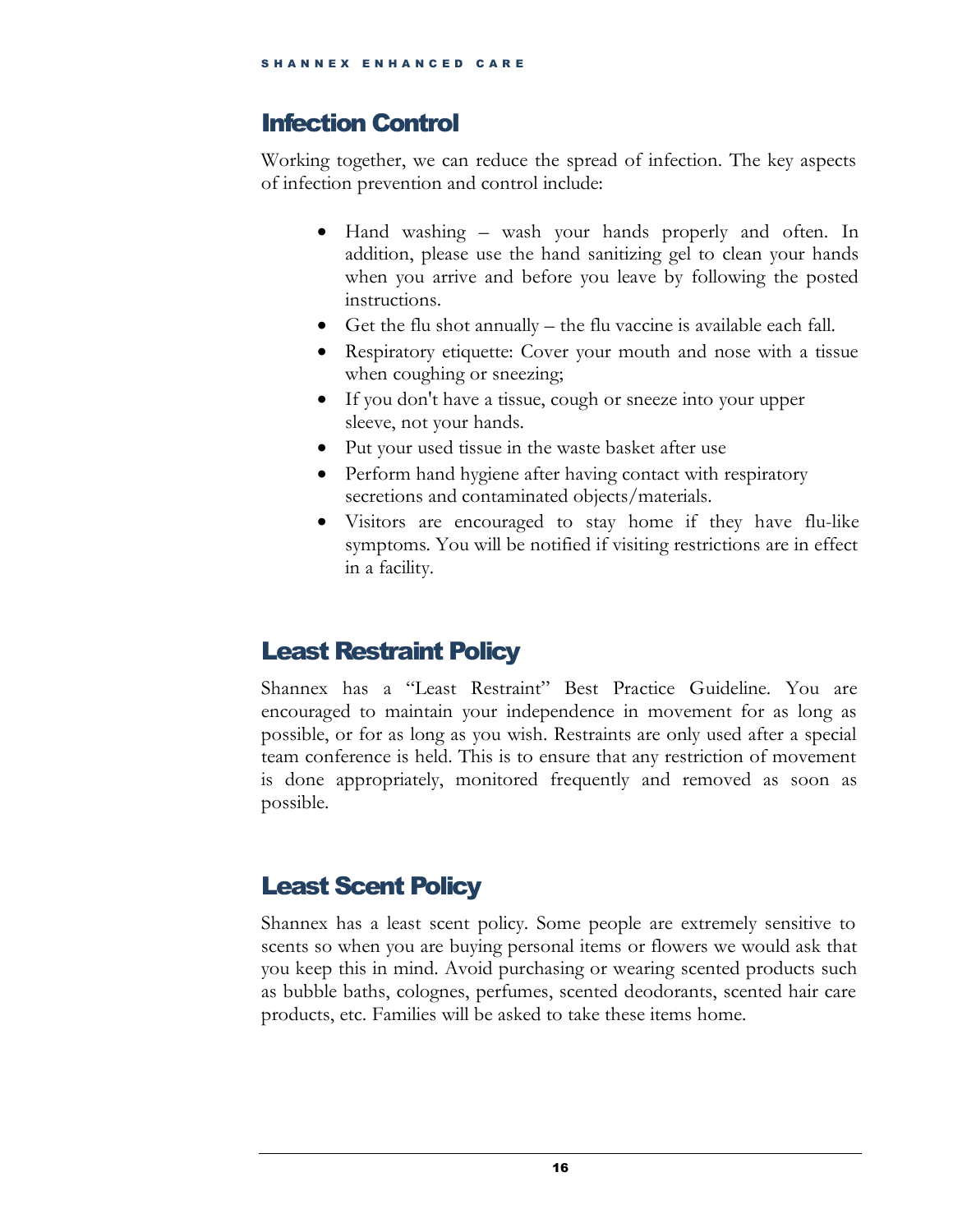## <span id="page-19-0"></span>Privacy Policy

Shannex has privacy policies that are in keeping with legislation. All staff and volunteers are required to sign a Statement of Understanding in regards to maintaining privacy and confidentiality. Your personal health and information is only disclosed to other employees within Shannex who require the information to fulfill their duties and responsibilities and as you have documented in your consent form. If you have any question or concerns regarding privacy, please contact our Privacy Officer at: gokoh@shannex.com, or privacyofficer@shannex.com, or 1-902-446-8467.

In addition, visitors and committee members are expected to maintain confidentiality and respect information shared in these venues.

## <span id="page-19-1"></span>Protection for Persons in Care Act (PPCA)

There is zero tolerance for incidents of client abuse in our facilities. All incidents are to be reported and addressed immediately. If you witness or experience abuse, you are asked to notify a team member immediately. You may also contact the Department of Health and Wellness directly at 1-800- 225-7225. For additional information on the act please go to: [www.gov.ns.ca/health/ppcact/.](http://www.gov.ns.ca/health/ppcact/)

## <span id="page-19-2"></span>Smoking Policy

Some homes have designated smoking rooms that must meet the **Smoke**  Free Places Act. Clients are assessed for safe smoking practices and may smoke in the designated smoking areas only. The number of clients using the smoking room is limited and clients are expected to abide by the posted limitations as determined by the Act. Smoking is not permitted for visitors anywhere on the property.

## <span id="page-19-3"></span>Alcohol

Alcohol may be permitted after consultation with your attending physician, to ensure that consumption will not negatively affect your health based on your diagnosis and treatments. Families are required to check with the nursing staff prior to bringing in any alcoholic beverages. Alcohol must be maintained in a secure location at all times.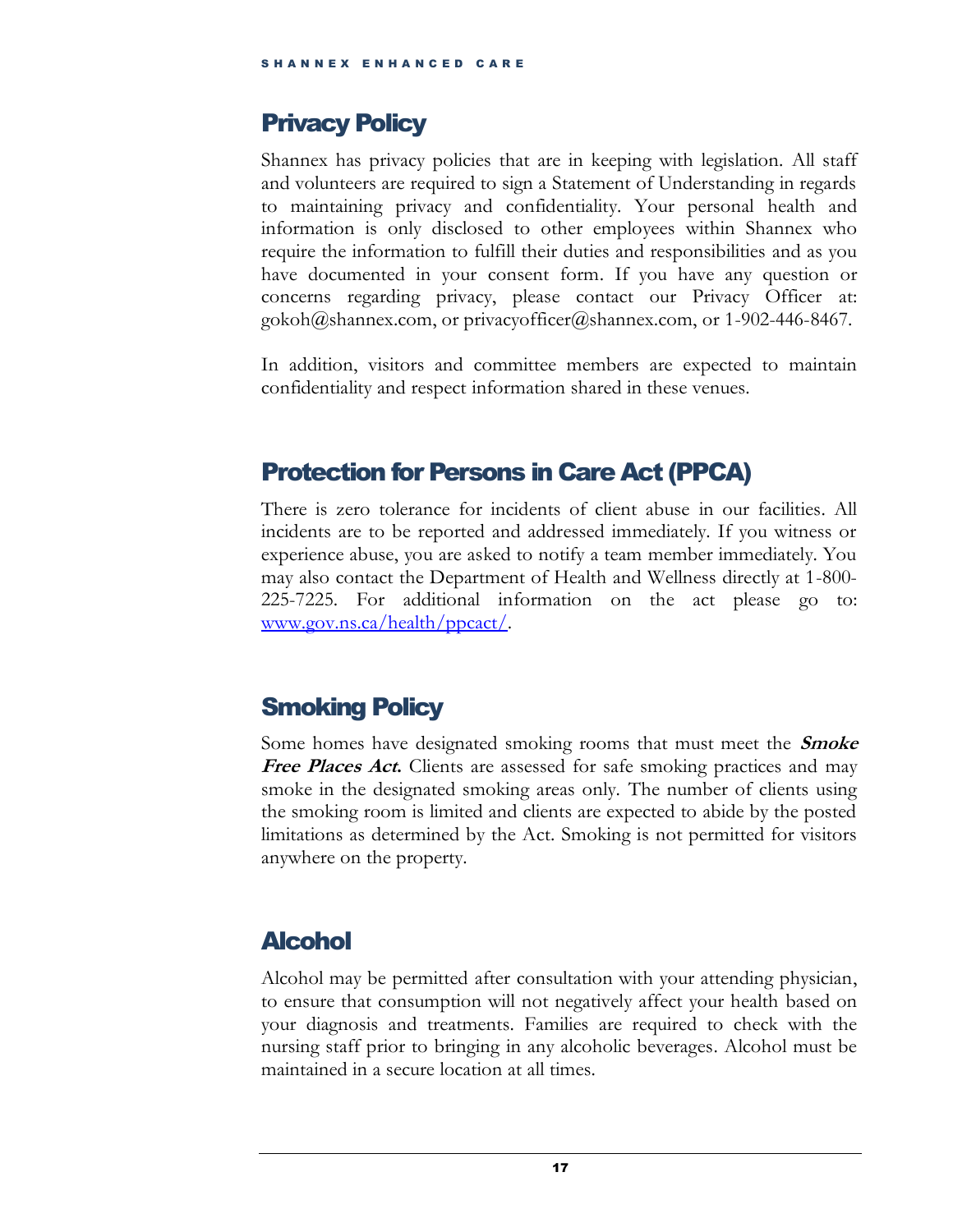# <span id="page-20-0"></span>**Services**

## <span id="page-20-1"></span>Mail

etters can be mailed to you at the facility address. Please ensure the sender clearly identifies your name. Incoming mail is sorted by front office staff and distributed accordingly. Outgoing mail, with tters can be mailed to you at the facility address. Please ensure the sender clearly identifies your name. Incoming mail is sorted by front office staff and distributed accordingly. Outgoing mail, with sufficient postage, Post.

## <span id="page-20-2"></span>Telephone and Cable

Telephone and cable TV are not included in your daily accommodation rate. If you wish to have telephone or cable services connected, please contact the Administrative Coordinator or Social Worker to complete the necessary paperwork. Payment for your selected services will be deducted from your trust account on a monthly basis.

## <span id="page-20-3"></span>Housekeeping and Laundry

Providing a clean home environment is an important part of the Shannex service.

Shannex is pleased to provide you with laundry service for clean towels, facecloths and linens. Personal client laundry service is also available in each facility. All clothing needs to be machine washable and dryable. Shannex cannot be held responsible for lost or damaged items.

A comprehensive cleaning routine is designed for each facility, however daily room cleaning times are flexible to meet your needs and wishes.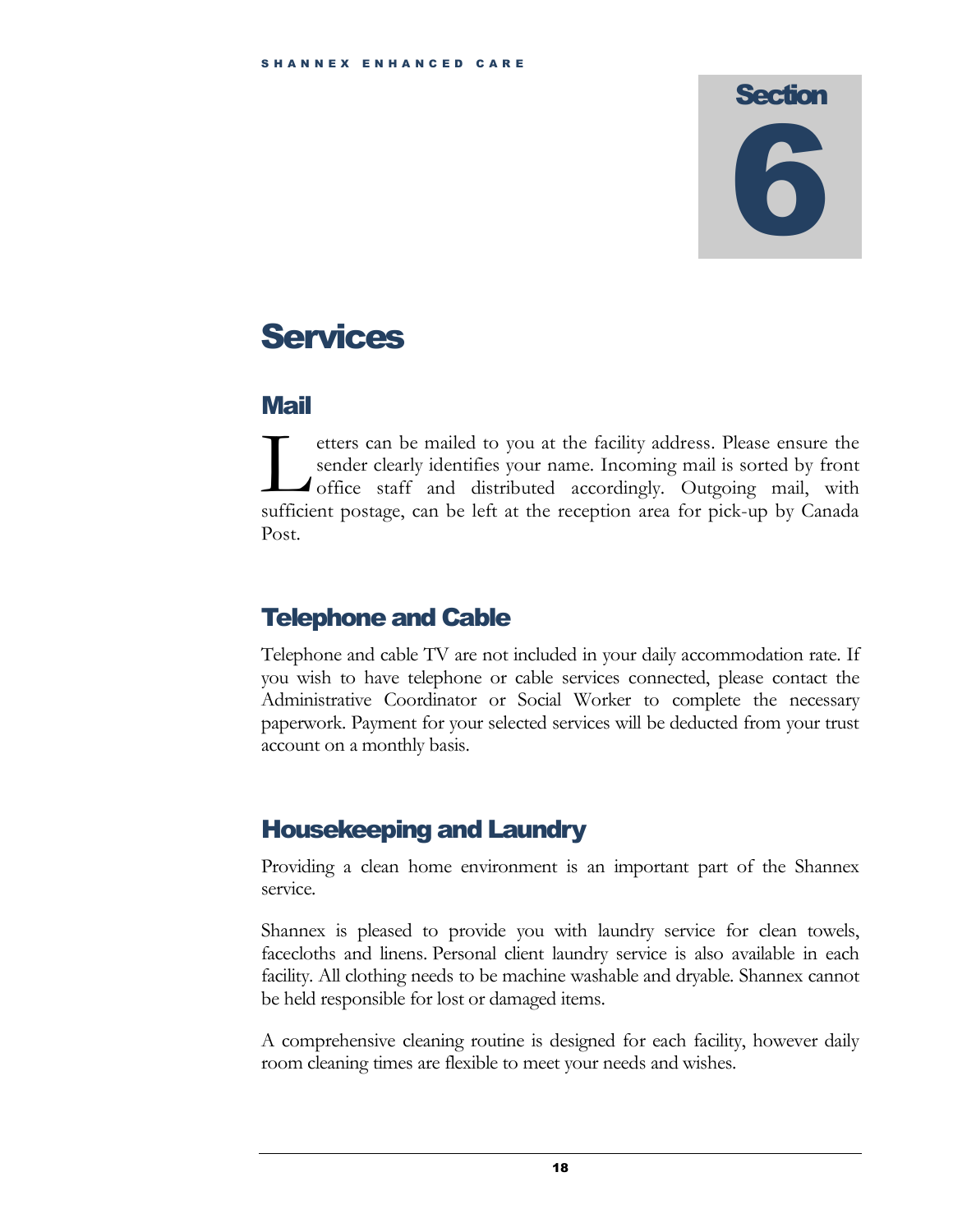Shannex uses microfiber cleaning technology in all facilities, which greatly reduces the amount of cleaning agents in our buildings without compromising the highest standards of cleaning.

### <span id="page-21-0"></span>**Newspapers**

If you wish to receive newspaper service, please contact the newspaper company's subscription office to arrange delivery and payment. Include your room number on your order and inform reception staff so they can ensure your paper gets to your room.

## <span id="page-21-1"></span>Personal Equipment

You are responsible to purchase or obtain personal equipment and supplies including eyeglasses, dentures, hearing devices, mobility equipment, support hose etc. If you are bringing or purchasing personal equipment and supplies, it is recommended that you have them labeled before you arrive or when purchased so they can be quickly identified if misplaced. Please note that Shannex cannot assume responsibility for lost or broken personal equipment or supplies. This is also outlined in your signed admission agreement.

## <span id="page-21-2"></span>Hairdresser & Barber

Hairdresser and barber services are available by appointment at our on-site hair salon. Rates are posted in the salon. Appointments can be arranged directly at the salon or by the nursing staff. Payment for services will be deducted from your trust account.

## <span id="page-21-3"></span>Pharmacy Services

Each facility has a contracted pharmacy provider to ensure consistent packaging of medications and treatments and adherence to regulation pertaining to licensed care facilities. You will be informed regarding which pharmacy services your facility. You will be asked to sign a contract with the pharmacy. You are responsible for all medication costs or pharmacy co-payments just as you would if you lived in the community. You will receive a monthly bill that must be paid directly to the pharmacy. Some private insurance plans can be billed directly, please check with your contracted pharmacy. If you have any concerns or questions regarding your bill, please contact the contracted pharmacy directly.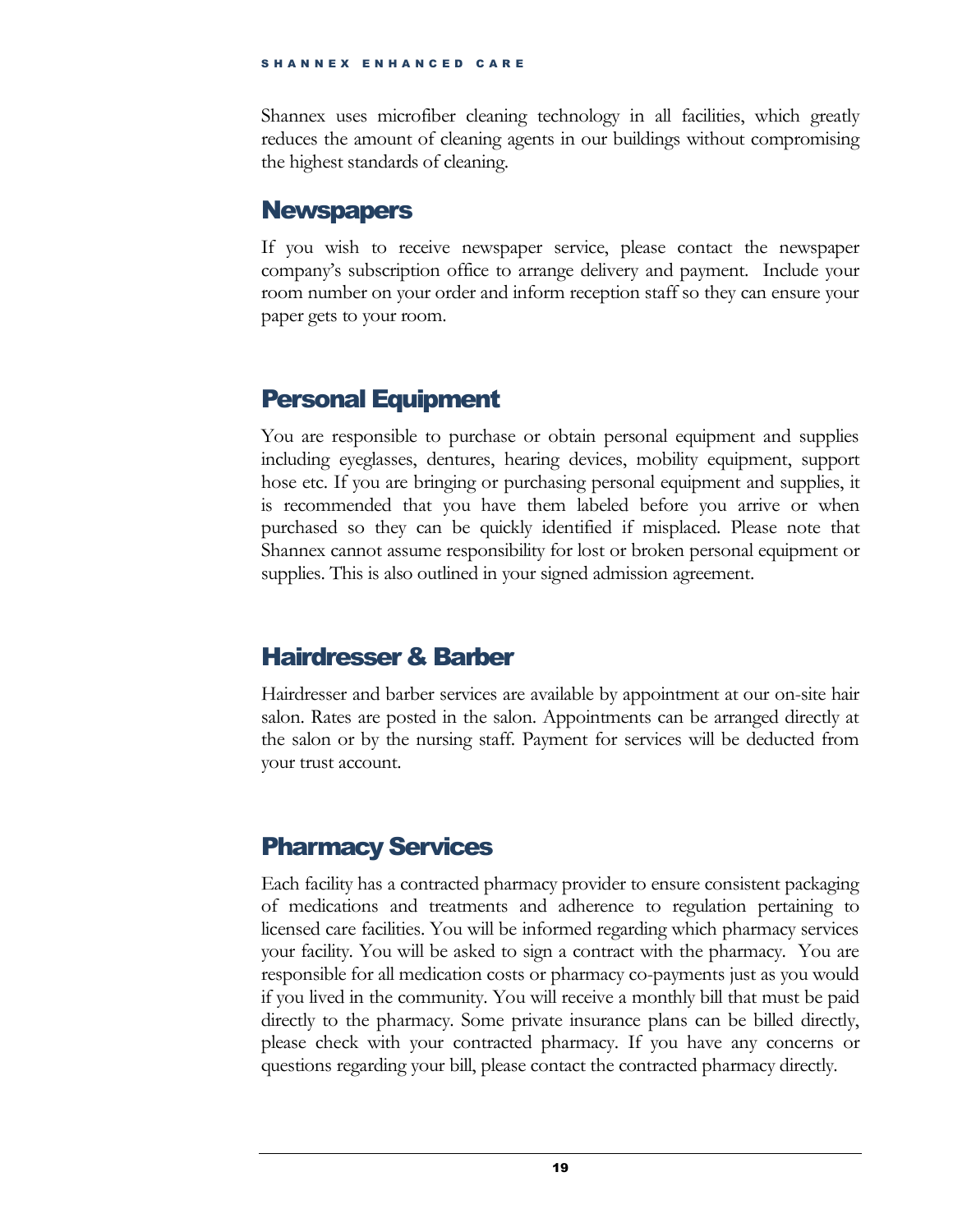## <span id="page-22-0"></span>Food Services

uality food and food service are an important part of your day. They play a big role in your comfort, satisfaction and quality of life. Our goal is to provide nutritional and tasty meals in a relaxed and ality food and food service are an important part of your day. They play a big role in your comfort, satisfaction and quality of life. Our goal is to provide nutritional and tasty meals in a relaxed and pleasurable environ including when and what you like to eat. Meal times are flexible to suit individual preferences and choices of menu items are available at each meal. Nutritious snacks are always available. You may access these snacks and juice, tea and coffee, as appropriate. Dietitian services are available at each Shannex nursing home and you are always welcome to contact the dietitian to discuss any food or diet related issues or concerns.

## <span id="page-22-1"></span>The Dining Program

- Menus are developed by licensed dietitians and nutritional staff, ensuring that the nutritional standards of the Canada Food Guide are met. Two seasonal menus are developed each year (spring/summer and fall/winter). Each menu has a one month repeat cycle.
- We follow Health Canada guidelines which set the maximum recommended daily intake of sodium (salt) at 2300 mg. If we serve a menu item with a higher sodium level, other menu items for the day will be lower in sodium to remain within the recommended daily intake.
- A full range of special diets and food textures are prepared to meet your individual needs. For example, some clients may require their food to be minced or pureed.
- When you come to live here, we ask about your food and dining preferences. This information becomes part of your individual service plan.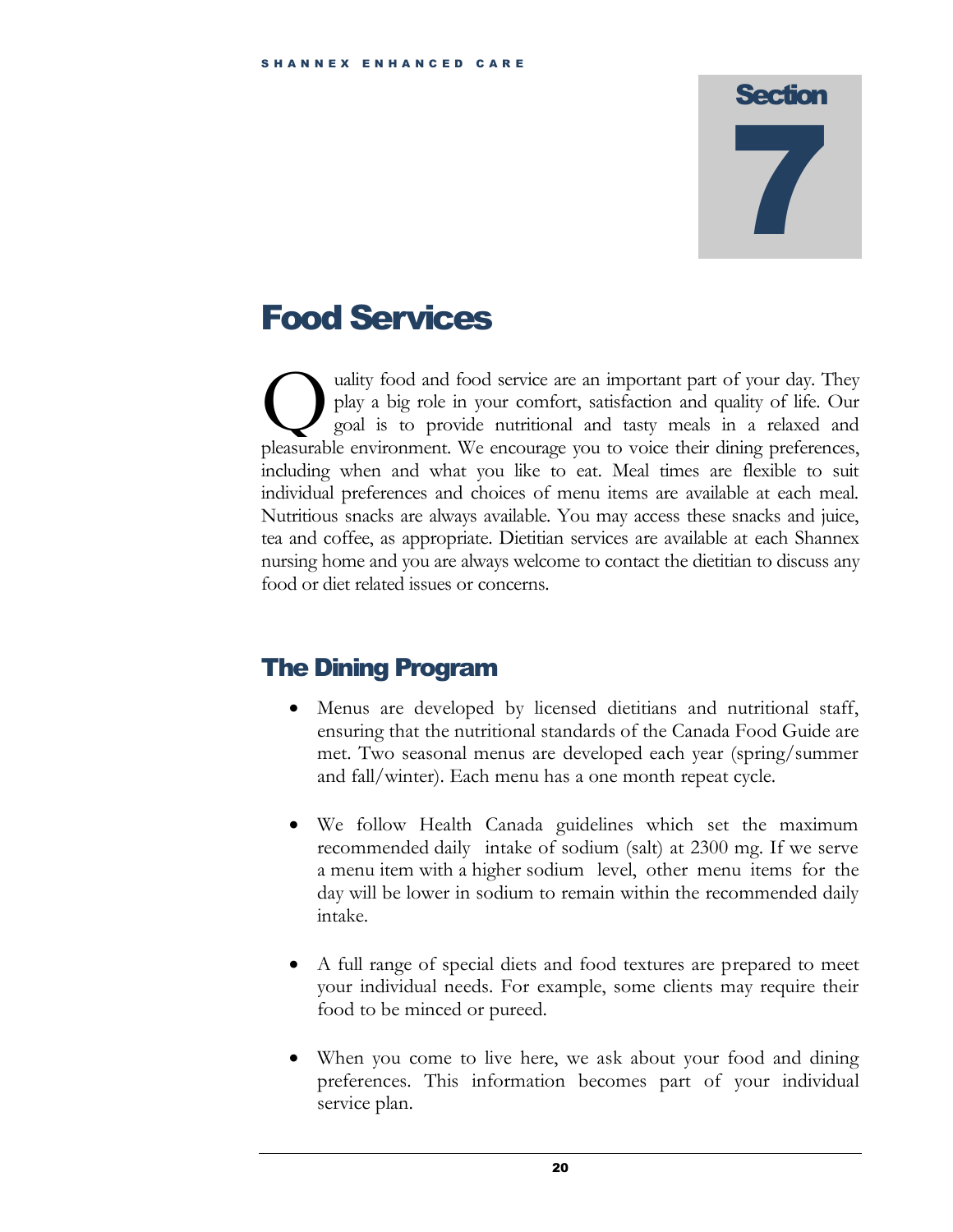- The ingredients for your meals are prepared in our Culinary Centre and sent fresh to each nursing home. Many everyday items such as milk, bread, fresh fruits and desserts are purchased locally and delivered directly to the nursing home.
- Each nursing home has a kitchen where meals are individually plated and served table-side. This meal preparation approach allows us to be more responsive to your personal preferences.
- Menu tasting events are held twice per year at each Shannex nursing home. You, your family and employees have the opportunity to give feedback on new dishes. Whether or not a new dish makes it into our menu depends on this feedback.
- You may be a late riser or simply may not like your breakfast early in the morning. Breakfast includes a range of hot and cold items so you may have your breakfast at the time you prefer.
- You are offered a choice of two entrées at lunch and dinner times. These are usually hot entrées, however, in the summer you will frequently find salads and cold plates as one of the menu choices.
- We keep track of your preferences and strive to have the appropriate amount of each entrée available in each household or neighborhood. From time to time, you may want something other than the two menu choices. A variety of soups, fresh sandwich fillings, fresh eggs, etc, are kept on hand to accommodate these occasions.

## <span id="page-23-0"></span>Natural Bowel Program

Living in a long term care facility puts you at higher risk for constipation. Constipation can lead to further concerns like:

- Increased use of laxatives
- Complications such as impaction, incontinence and delirium leading to hospitalization
- Increased anxiety or depression
- Altered quality of life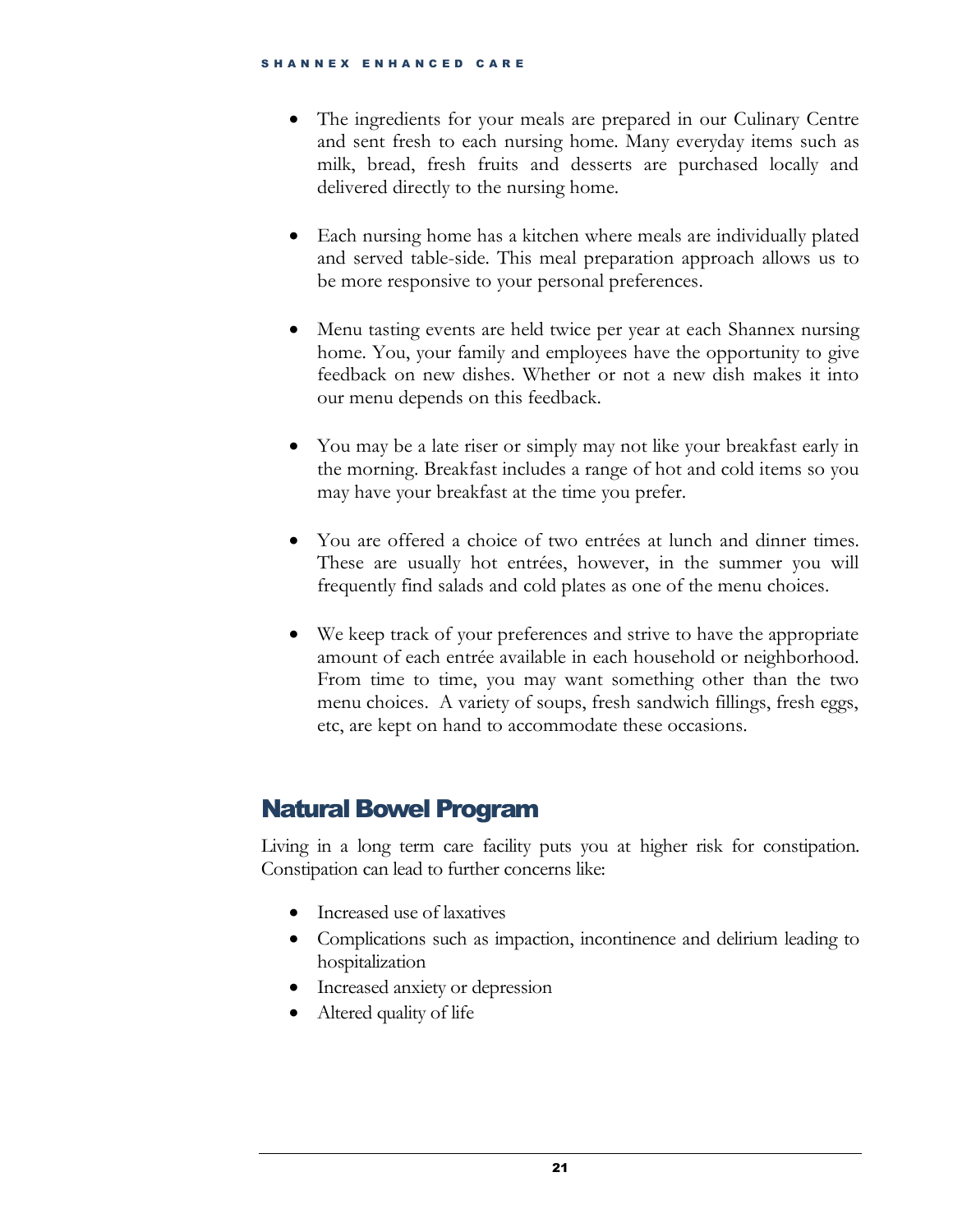The strategy to promote bowel health includes a comprehensive approach:

- Increase Fluid Intake
- Increase Fibre in Diet
- Exercise
- Bowel Regularity

As part of our bowel health strategy, flax will be available if you are assessed to be at risk of constipation in collaboration with you and the care team.

Flax also has other health benefits besides its laxative effect that include lowering the risk for heart disease, cancer prevention and overall bowel health in conditions such as Irritable Bowel Syndrome, Inflammatory Bowel Disease and Diverticulosis and Crohn's.

## <span id="page-24-0"></span>Diabetic Diet

Shannex has adopted the Diabetes Guidelines for Elderly Residents in Long Term Care Facilities in Nova Scotia developed by the Diabetes Care Program of Nova Scotia. These guidelines provide standardized diabetes care ranges for glycemic control and the treatment of hypoglycemia for frail elderly clients. Please discuss any question with the dietician or nurse. Additional information can be found at:

<http://www.diabetescareprogram.ns.ca/guidelines.asp>

## <span id="page-24-1"></span>Acceptable Foods

At Shannex, your safety is a priority. In addition to our diligence in ensuring the food prepared, cooked and served at Shannex meets all Food Safety Guidelines, it is also our responsibility to extend our food safety requirements to the food that is brought to you by family and friends. The purpose of the Acceptable Foods Policy is to establish a safe and consistent practice for the management of food and drink that has been prepared outside of Shannex. Please note the following criteria for sharing, storing and preparing food and drinks;

- Items must be labeled, packaged, unopened and prepared in a licensed establishment.
- If not labeled, items must not require refrigeration and must be shelf stable, i.e. baked goods, cakes, cookies and breads.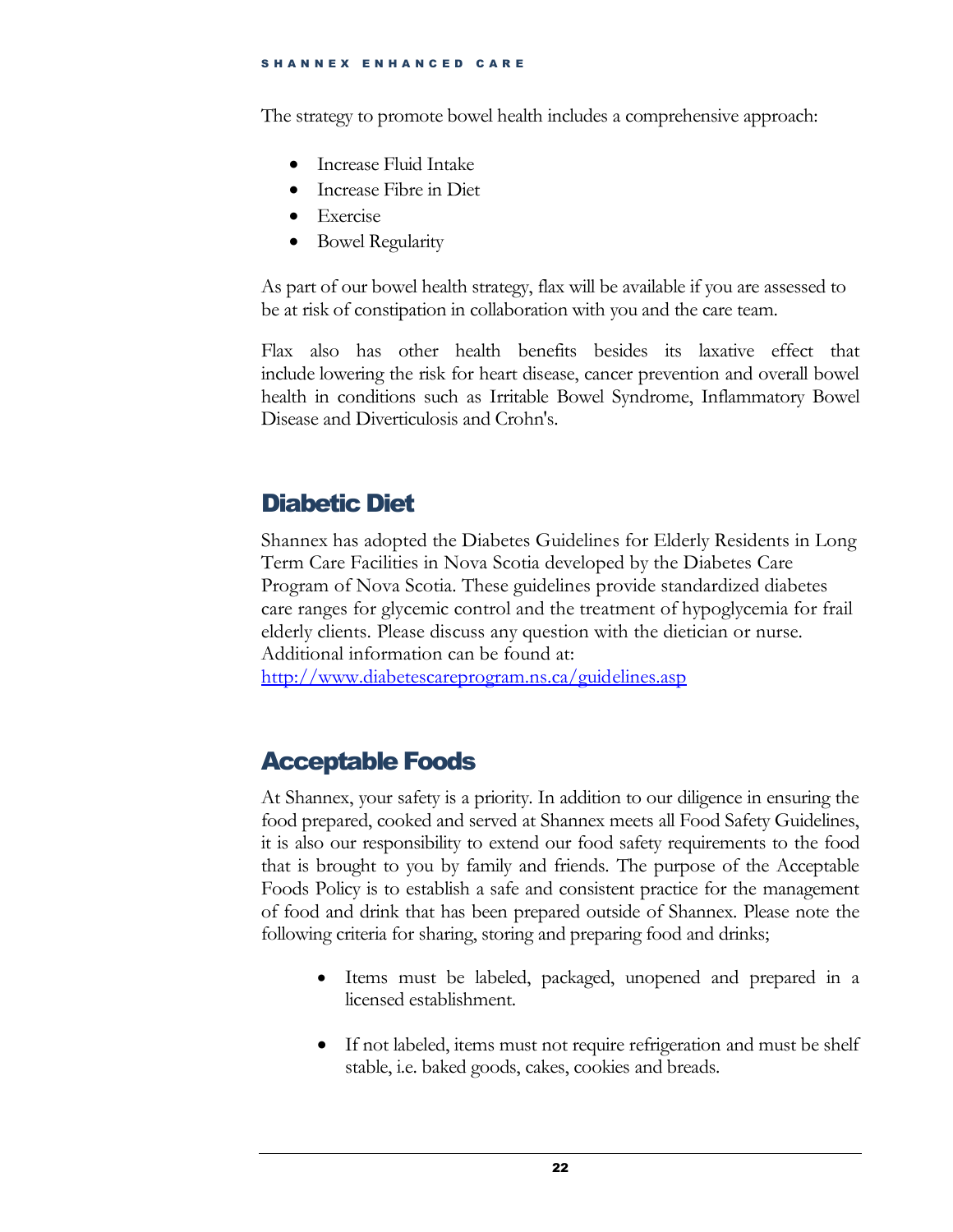- Products must be approved by Recreation, the Volunteer Coordinator or the Culinary Manager/Dietitian.
- Commercial beverages such as pop and juice must be packaged and unopened.

## <span id="page-25-0"></span>Quality Control & Food Safety

Quality control and food safety is very important. Consistency is maintained through the use of standardized recipes and strict ingredient control. Food safety principles are strictly followed during food preparation and transportation. Food Safety Specialists with the Nova Scotia Department of Agriculture inspect our culinary centre as well as the kitchens in each nursing home on a regular basis to verify that safe food handling practices are being followed.

## <span id="page-25-1"></span>Client Satisfaction & Feedback

We know how important the quality of food and the dining experience are to you. Likewise your satisfaction with the flavor, choice, and overall menu selections is extremely important to us. We receive your feedback in several ways such as Client Councils, facility-based dining committees and client satisfaction surveys. Any issues and concerns which are brought to us through these and other channels are investigated and corrective action plans are implemented as appropriate.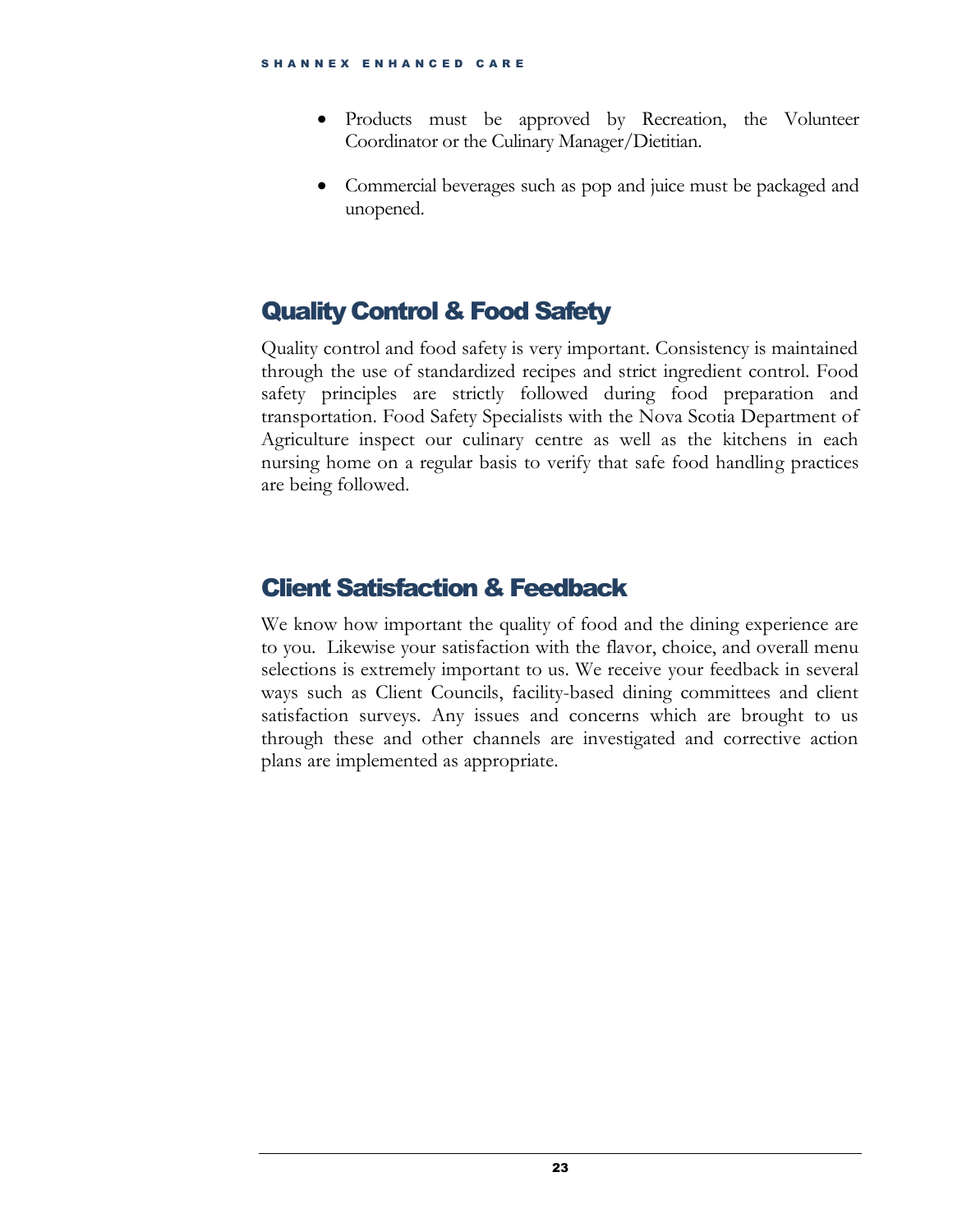# <span id="page-26-0"></span>What to Bring

## <span id="page-26-1"></span>Personal Items

- Some personal items such as toothbrush, toothpaste, all in one (body wash and shampoo) will be provided; however you may wish to bring your own preferred product that meets the least scent policy.
- It is suggested that you bring your own fingernail and toenail clippers.
- You are responsible for denture cleaners and adhesives if you choose to use them.
- We will label your clothing, please advise staff when new clothing is brought in so it can be labeled in a timely manner. Labeling reduces the risk of misplaced items after laundering. Silk, wool and other delicate materials cannot be laundered at the facility; the home is not responsible for lost or damaged items. As there is limited space in the dressers and armoires, you may wish to be selective in the items you bring in and consider the seasonal circulation of clothing.

## <span id="page-26-2"></span>Furniture and Electrical Appliances

Each bedroom is furnished with an electric bed, nurse call system, armoire, dresser, nightstand, and a comfortable chair. There is also a locked curio cabinet outside your room to display your personal items as well as a locked drawer in your room. We encourage you to minimize the amount of money and valuables you keep in your room at any time as we cannot take responsibility for lost or stolen items /money.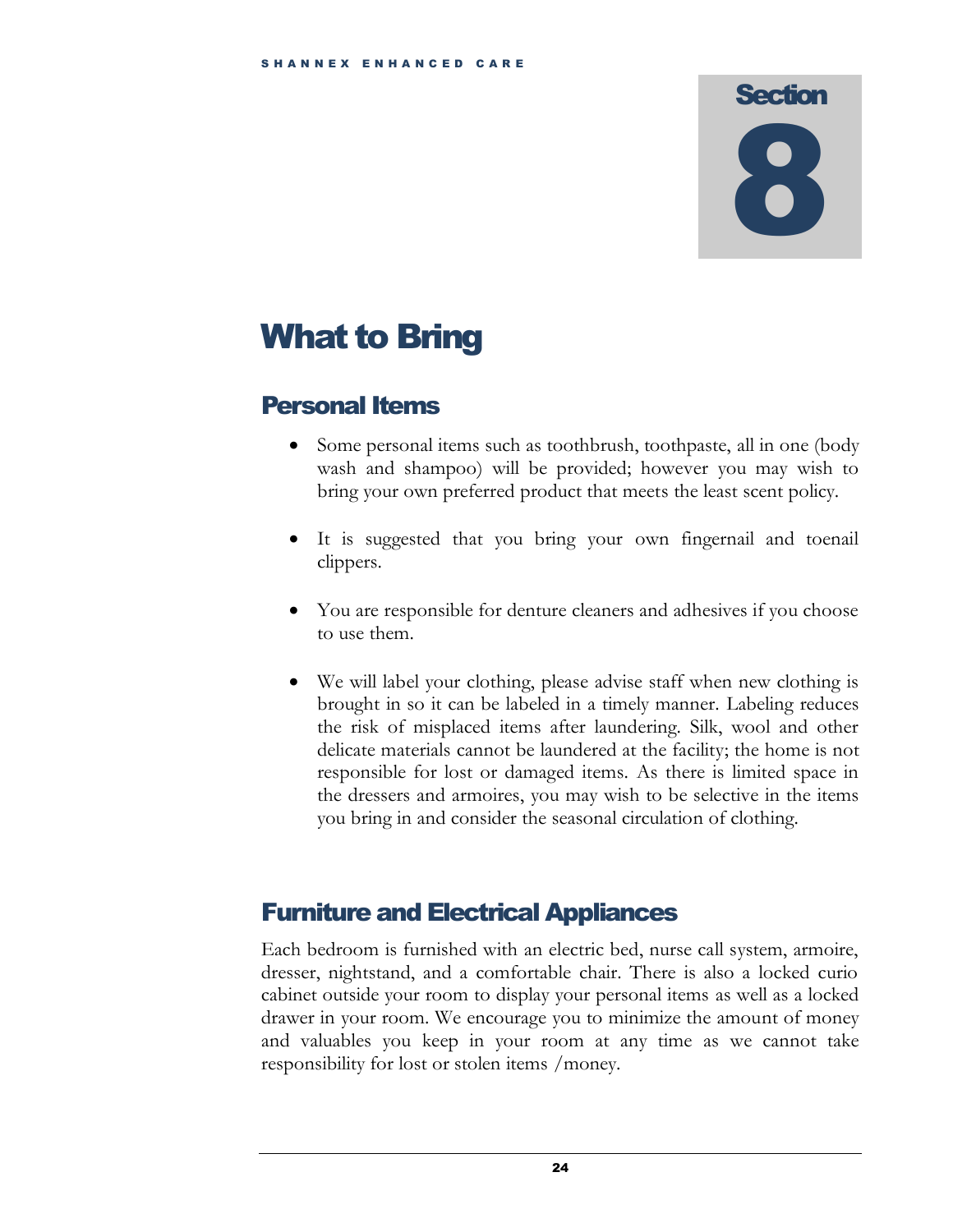All electronic items must be CSA approved and **inspected/approved by maintenance** staff prior to use. Please refer to Appendix A for more information on items that are not permitted in licensed facilities. You are welcome to decorate your room with personal items as space and safety consideration permit.

**Note:** The Nova Scotia Department of Health and Wellness issued a warning about **egg crate mattresses**; therefore for your safety egg crate mattresses are not permitted. Please discuss any special mattress needs with your physiotherapist or occupational therapist.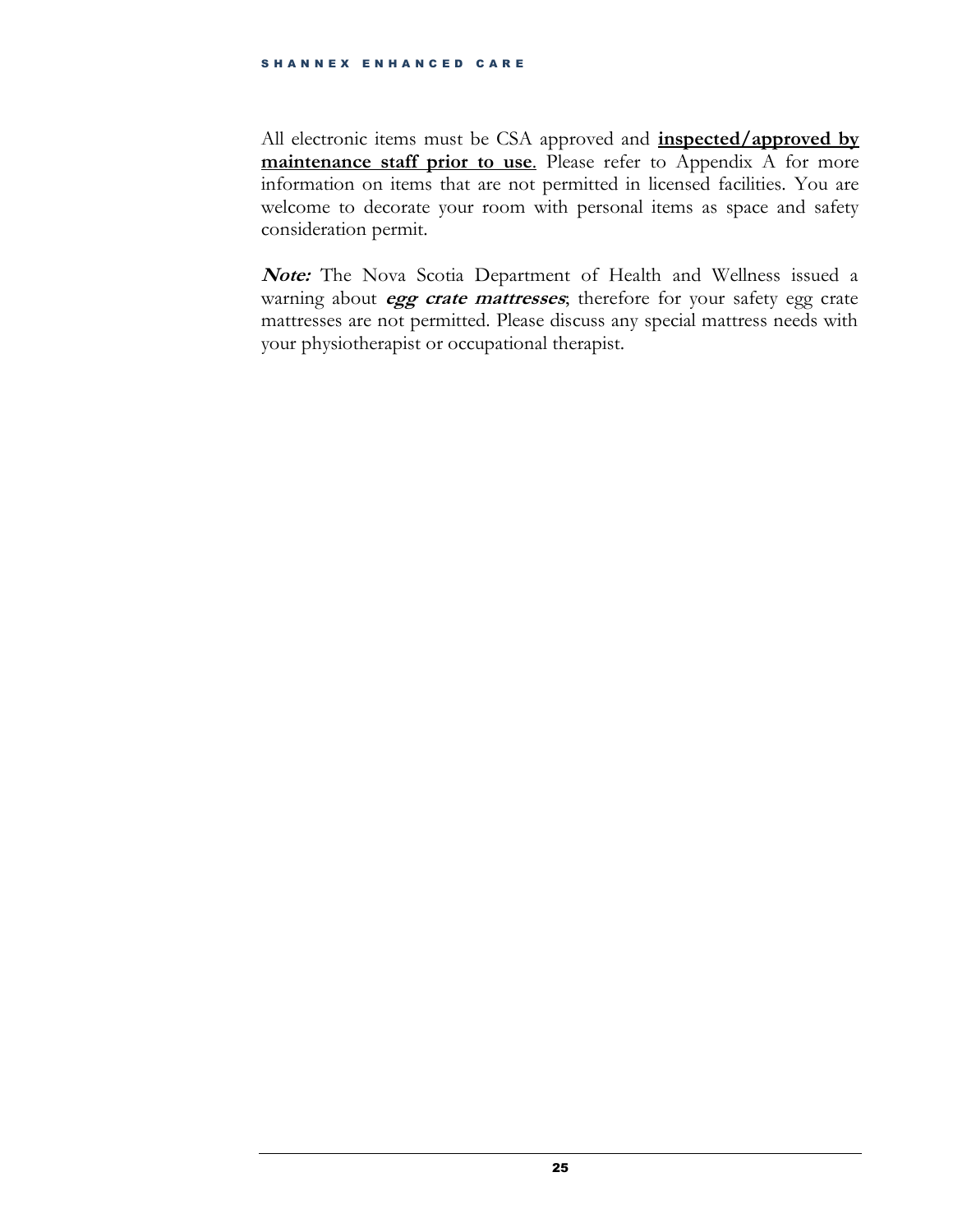# <span id="page-28-0"></span>Family & Visitor **Information**

**T** amily members and guests are welcome to visit their loved ones. Ongoing contact and meaningful relationships with family, friends and the community is encouraged as it plays an important role in **F** amily members and guess and guesselve and the community is exported with and the community is exponentially solve and happiness.

Shannex is committed to providing a safe and secure environment where you, employees and volunteers are free from harassment and abuse, and are treated with dignity and respect at all times. As such, we ask family members and guests visiting our home to conduct themselves in a respectful and socially acceptable manner at all times.

As a care facility, we are subject to the same laws and legal requirements that apply in any public setting. Persons failing to conduct themselves in an acceptable manner will be asked to leave the premises. Should any person engage in what is believed to be unlawful or dangerous behaviours, law enforcement will be contacted.

As always, employees will be happy to assist if you have any questions or concerns. We thank you for your continued support as we work together to provide a safe and respectful environment for everyone.

## <span id="page-28-1"></span>Visiting Guidelines

We want visitors to be comfortable during their visit with you. We have included some information below to help ensure everyone's health and safety, during visits: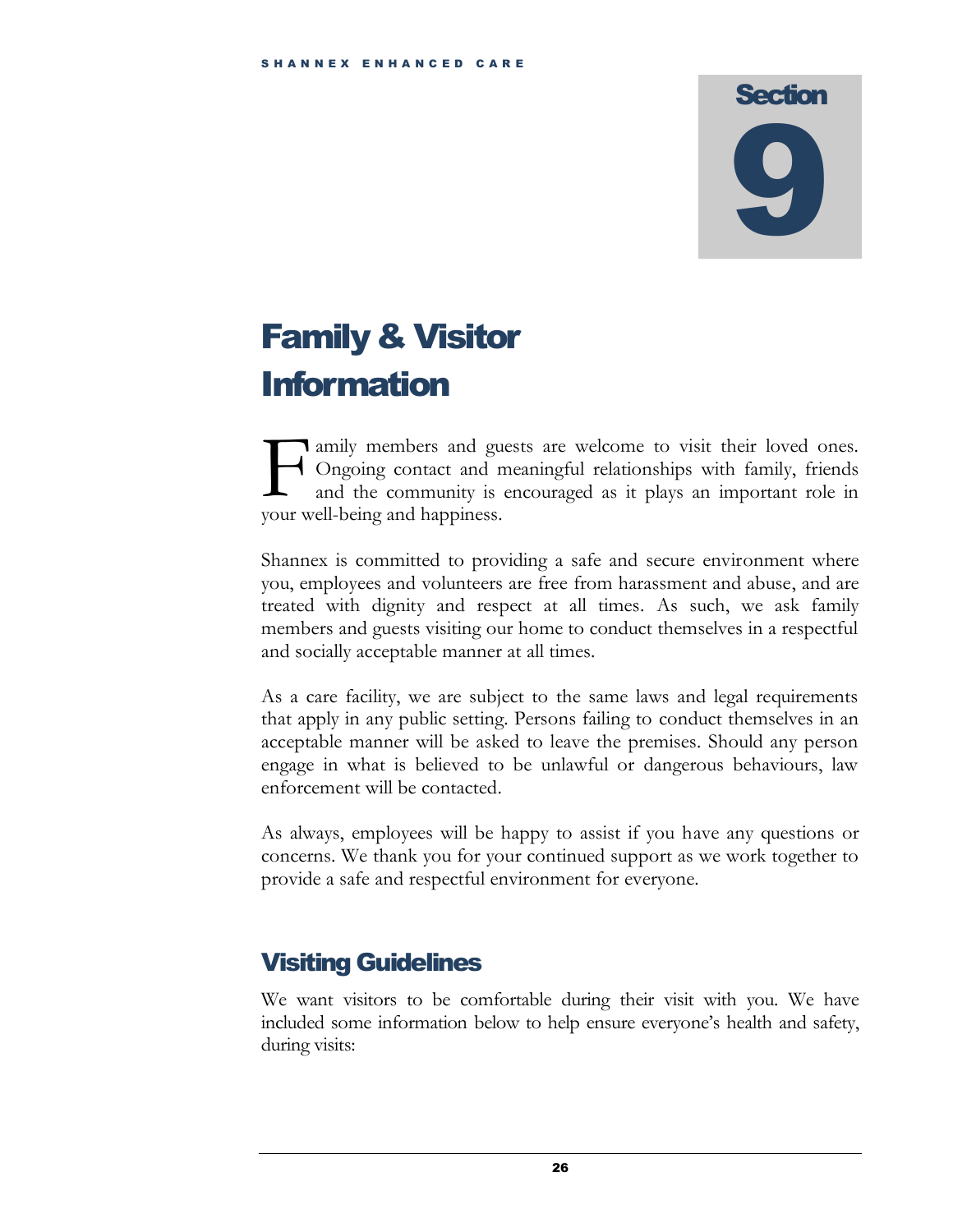- Visitor parking spaces are located at the front entrance. Wheelchair accessible parking is also available.
- The fire lane must be clear of vehicles at all times.
- The facility is key-padded for safety and the code may be available at the front desk.
- Please sign in and out at the front desk; this is for your personal safety in the event of a fire.
- There is a variety of signage and life safety equipment throughout our facility. This includes exit signage, exit devices on doors, blue and red pull stations, to name a few. Please note, this equipment is for emergency use only, always follow the posted safety signage for its safe use.
- In most homes, there are people living with Dementia and Alzheimer's disease. These diseases affect each person differently. For example, noise, touch or a lack of personal space can be upsetting. Please respect and consider this when you interact with clients.
- Some clients cannot safely leave the home without supervision. Always check with an employee before assisting a client out of a secure area or the front door.
- Hand washing is the most effective way to prevent the spread of infection. Please wash your hands when you enter and leave the building and when required during your visit. There is also hand sanitizer located throughout the home for your convenience.
- As some clients are more susceptible to the spread of infection, please do not visit if you are not feeling well. In addition, we encourage you to get an annual flu vaccine to further protect clients.
- Respiratory etiquette: Cover your mouth and nose with a tissue when coughing or sneezing. If you do not have a tissue, cough or sneeze into your upper sleeve, not your hands. Put your used tissue in the waste basket after use
- Falls can cause serious injury. Please make sure to wear appropriate footwear, keep pathways clear and turn on a light to see where you are going. Speak to staff to learn more ways to reduce the risk of falling.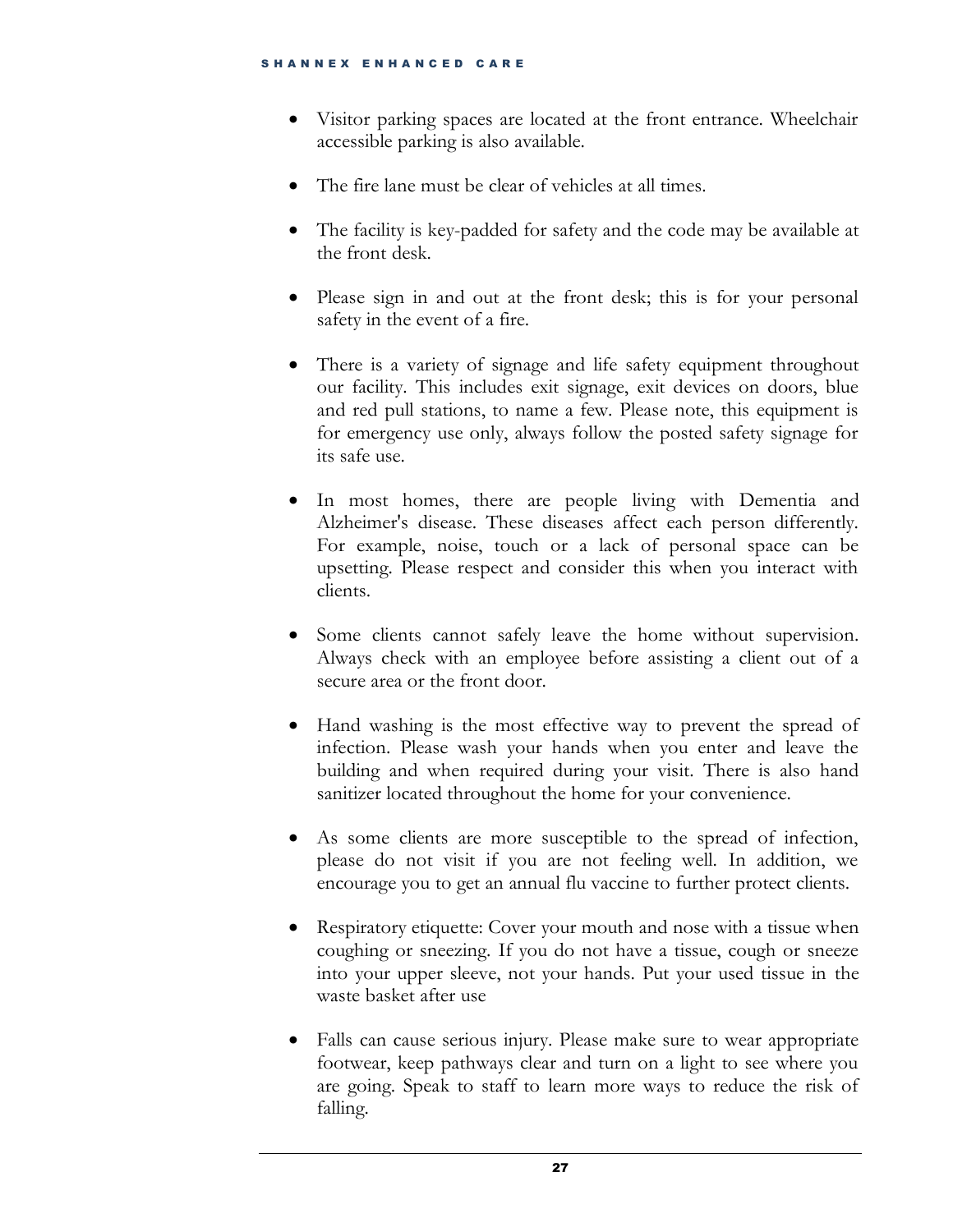- Always check with the nurse in charge before bringing any medications, alcohol, chemicals or other substances into the home. This is for client safety as some medications/substances may seriously conflict with the clients' other prescribed treatments. In addition, all medications /substances / chemicals must be secured.
- To ensure every appliance and piece of equipment meets safety codes, always check with a staff member before bringing and/or connecting any electrical equipment.
- Please ensure visiting pets are up to date on their vaccinations and are on a leash at all times. Also, please be mindful that some clients may be fearful of animals.
- Each client area has doors that can be closed for isolation or security, as needed, to meet the unique needs of the clients.
- We ask visitors to check with a team member before bringing food or beverages to a client. Some clients require specific textures and have food allergies.
- Please let a household team member know if you are planning to escort a client out of the building for an appointment or outing. You will be asked to sign the "Client on Leave Record" prior to leaving for emergency purposes.

## <span id="page-30-0"></span>Fire Safety

It is essential that you follow fire safety procedures at all times. Our staff are trained to respond to all fire safety emergencies with your safety and the safety of your visitors in mind. Fire drills are conducted monthly at the home and you may experience a drill when visiting.

If the fire alarm sounds and your family is:

- 1. With you, they are asked to stay with you and follow direction from the team.
- 2. Not with you, they are asked to go to the nearest nursing station/reception area and follow direction from the team.
- 3. Outside of the building when the alarm sounds, they are to remain outside until they are notified that it is safe to enter.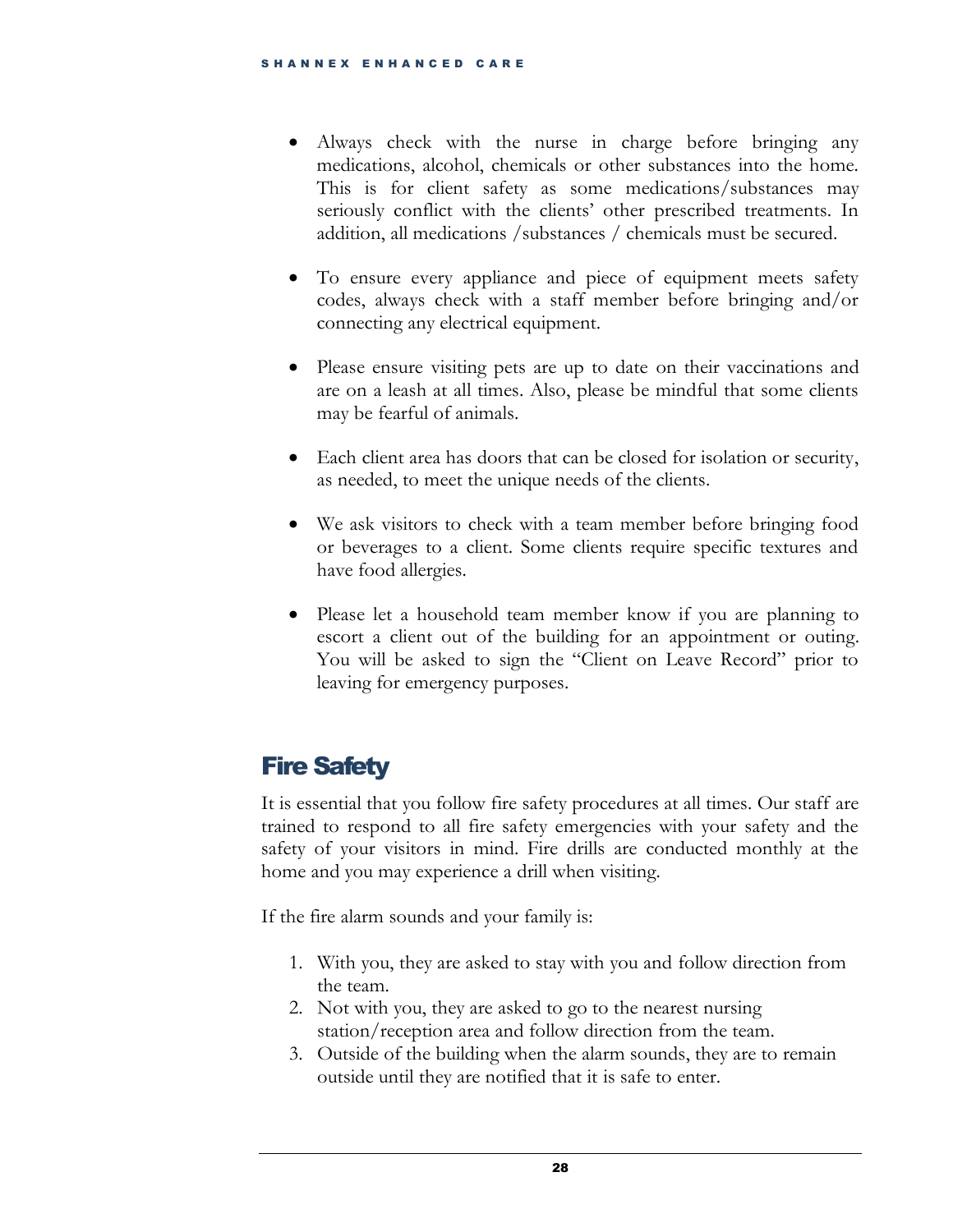## <span id="page-31-0"></span>Pets

We may have some pets living within the home and we do encourage visits from outside pets. Visiting dogs must be maintained on leashes and respond to the owner's instructions. Owners are responsible to pick up after their pets. Animals are not permitted in the following areas within the home:

- Kitchen and other food preparation areas
- Serving or food storage areas
- Laundry areas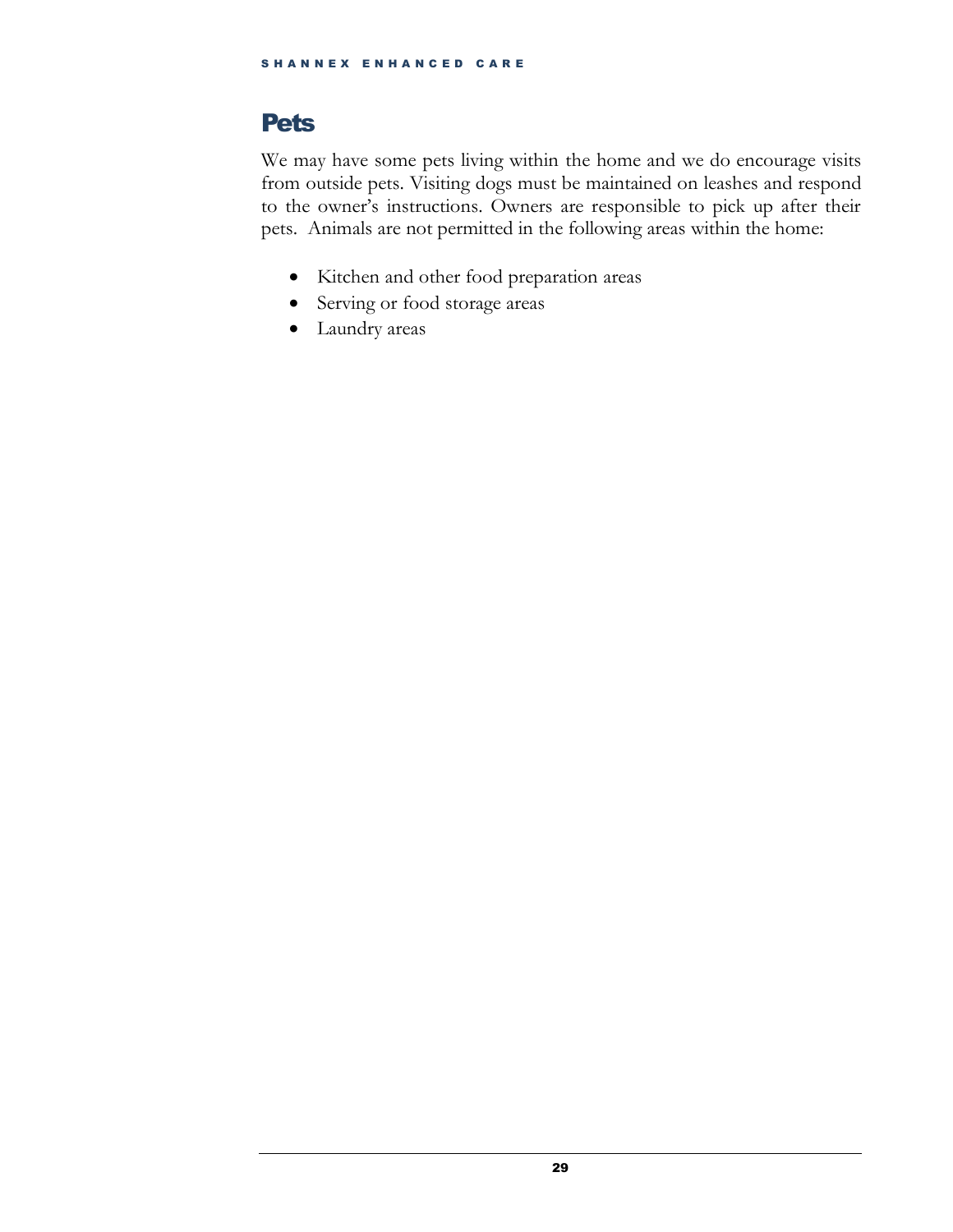## <span id="page-32-0"></span>Communication

pen communication between you, families and visitors is valued and encouraged. There are a number of ways to stay connected and informed with events in the home. If you have any concerns, pen communication between you, families<br>and encouraged. There are a number of v<br>please address them with a staff member at that time.

## <span id="page-32-1"></span>Client Conference

The client conference provides an opportunity to develop and evaluate your Individualized Service Plan collaboratively. These conferences are held within the first six weeks of admission, then are repeated annually. You or your Substitute Decision Maker will be advised regarding the date, time and location of the conference. You may also wish to invite family members to attend.

## <span id="page-32-2"></span>Clients' Council

The Clients' Council serves as a way for you and facility team members to communicate on a regular basis regarding various issues. Meeting times and minutes are posted and you are encouraged to attend as desired.

## <span id="page-32-3"></span>Family Council

Family Council is open to your family members and/or friends and provides a forum for communication between families and facility team members. It facilitates information gathering, acts as a family support system and provides an avenue for family advocacy. Family and client councils may be combined in some locations.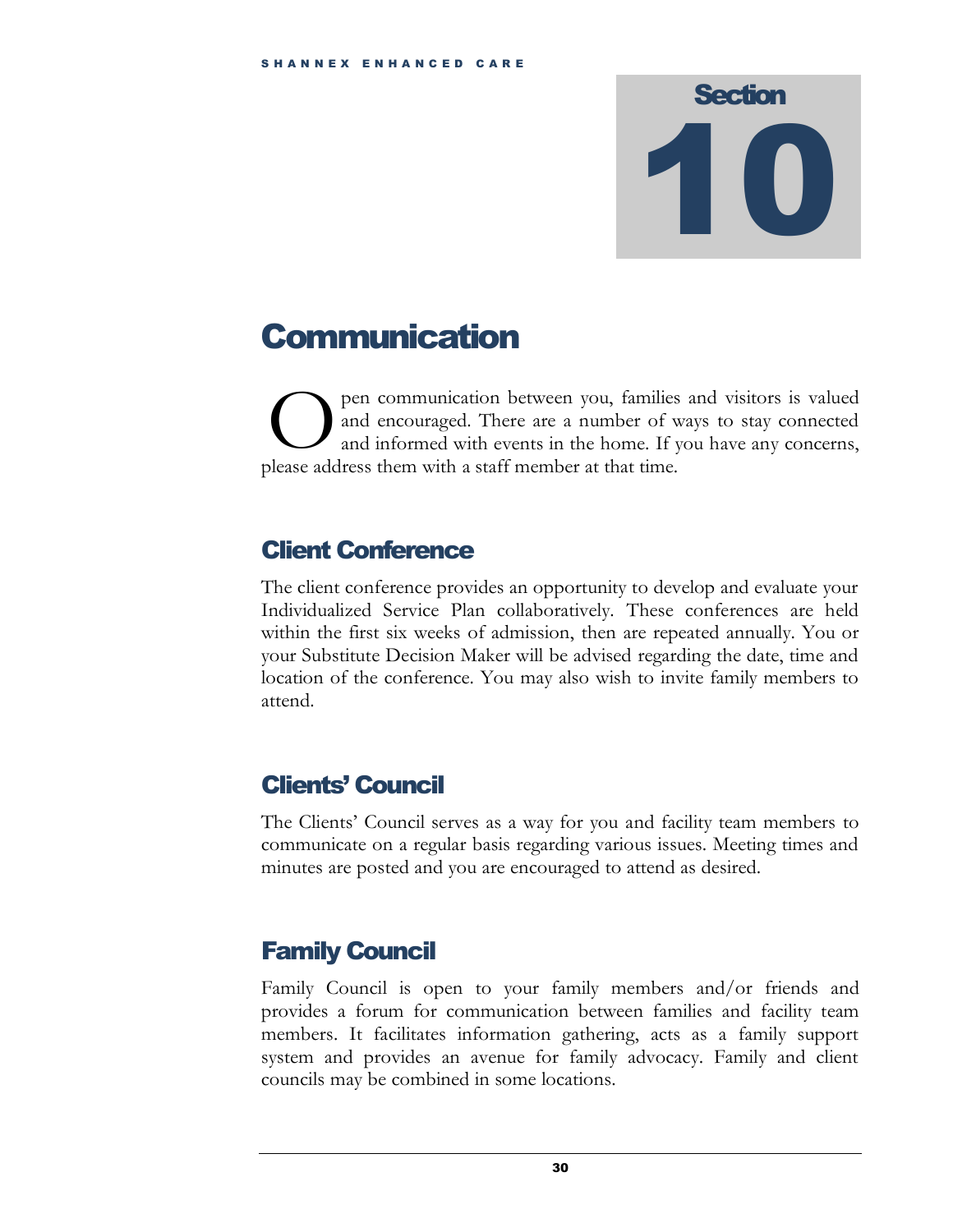### <span id="page-33-0"></span>**Newsletters**

Newsletters are generated twice annually in the Spring/Summer and Fall/Winter. This is a way to remain informed of events and changes that may be planned. These are also available via email. If you would like to be added to the email distribution list, please contact a team member.

## <span id="page-33-1"></span>Shannex Connections

Shannex Connections is a quarterly newsletter generated by the communications department. It provides an overview of what's happening within the Shannex organization. Copies are available on site and online at [www.shannex.com.](http://www.shannex.com/)

## <span id="page-33-2"></span>Lost & Found

Shannex has a lost and found procedure to help locate missing items. If you are missing clothing or other items, please report this to a team member *immediately* so we can initiate the lost and found procedure.

**Thank you again for selecting a Shannex home. We welcome your feedback and suggestions and hope that your stay with us will be a positive experience.**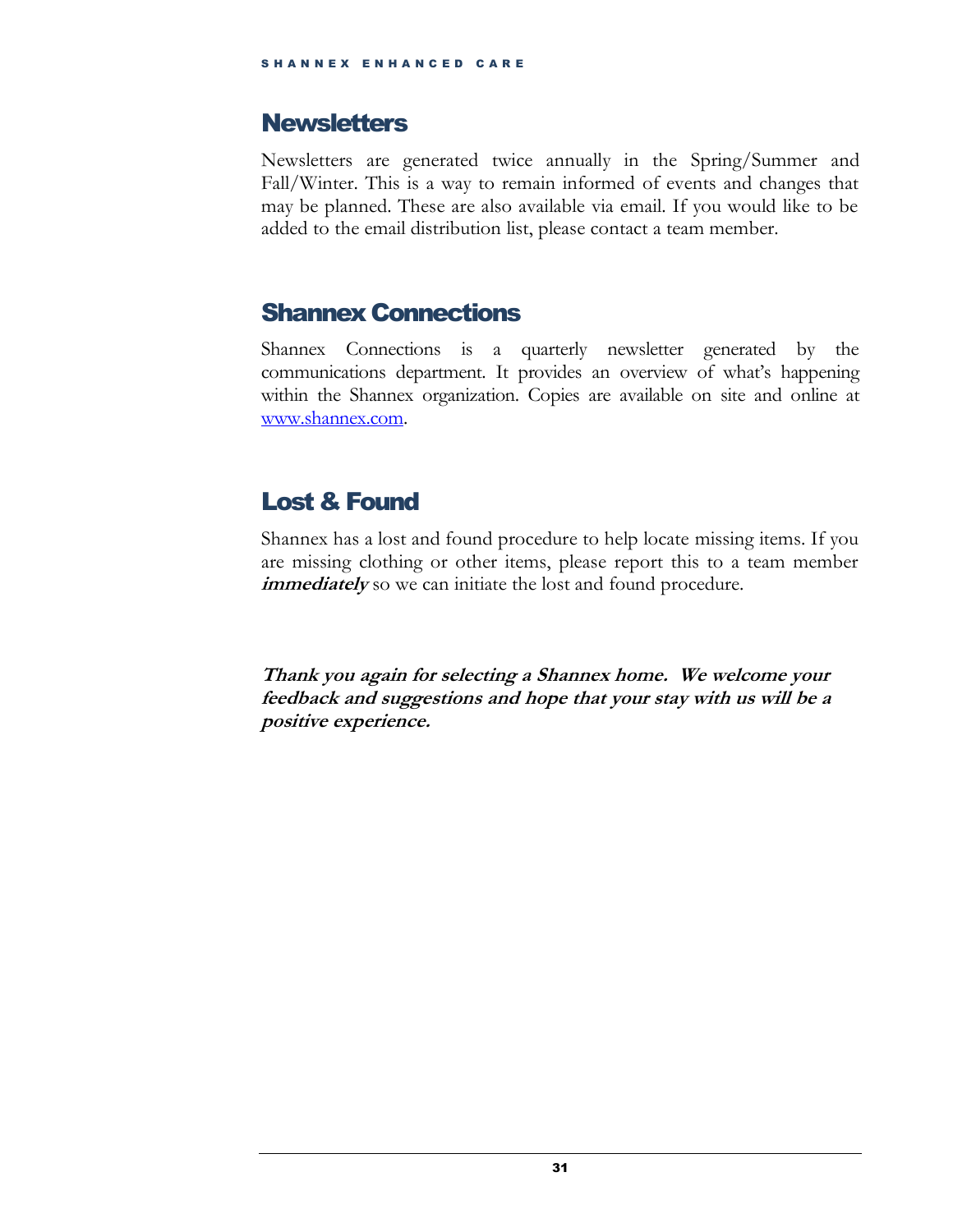# **Appendix** A

## <span id="page-34-0"></span>Permitted Items

lients frequently ask questions regarding what items are safe to bring into the facility. We have prepared the following table to assist. Please check with our maintenance team before bringing items. C

| <b>Safe</b>                                  | <b>Unsafe</b>                                |
|----------------------------------------------|----------------------------------------------|
| Power bars                                   | Extension cords are a tripping and a fire    |
| Once approved by our maintenance             | hazard.                                      |
| team, we will be happy to install them for   |                                              |
| you.                                         | Touch lamps are a fire hazard.               |
|                                              |                                              |
| <b>Bedside lamps</b>                         | Egg crate foam, mattress covers and          |
| Our maintenance team must inspect all        | foam mattress pads are fire, infection       |
| lamps to ensure they are Canadian            | control and safety hazards.                  |
| Standards Association (CSA) approved.        |                                              |
|                                              | <b>Sharp items, including pairing knives</b> |
| <b>Televisions</b>                           | and scissors are safety hazards. Please      |
| Please consult our maintenance team for      | check with staff before bringing in these    |
| suitable placement and access to the         | items.                                       |
| cable connection. If size permits, a         |                                              |
| television stand may be brought in and       | Electric blankets, Magic Bags,               |
| our maintenance team can assist with the     | candles, Glade Plug Ins, hot plates,         |
| assembly, if required.                       | electric kettles, plug splitters, electric   |
|                                              | heaters and toasters are fire and safety     |
| <b>Electrical items</b>                      | hazards.                                     |
| Please check with staff prior to bringing    |                                              |
| any electrical items into the facility (i.e. | Hot water bottles are a safety hazard.       |
| radios, hair dryers, curling irons, etc.).   |                                              |
| The maintenance team is required to          | Woolen/ dry clean items are not              |
| inspect all items to ensure that they are    | recommended. The facility is not             |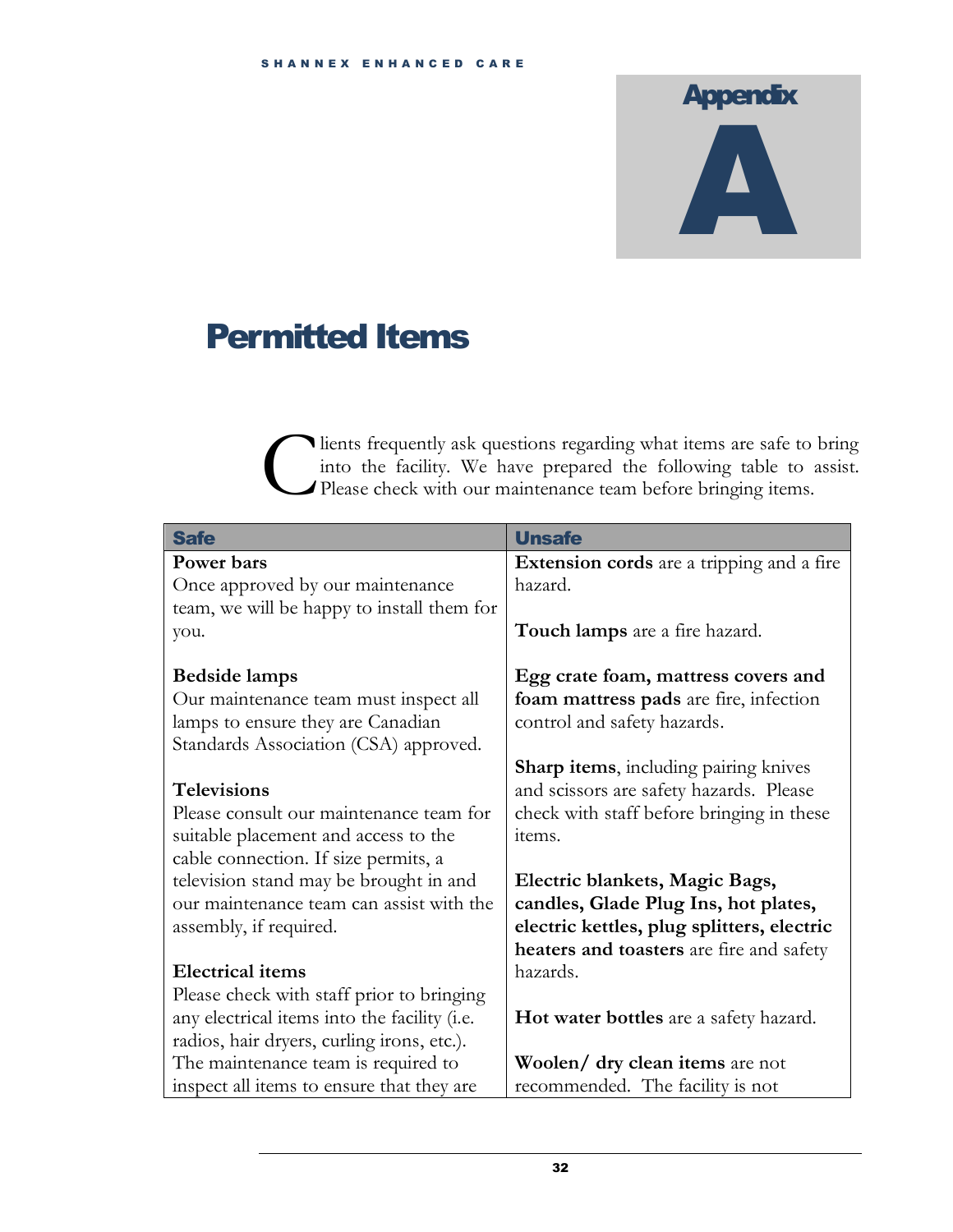CSA approved and in good working order. responsible for items if they shrink or are damaged.

### **Clothing**

Washable items are encouraged (i.e. polyester/cotton blends) because they are not as prone to shrinkage. All clothing will be labeled by facility staff on admission. Please notify staff when bringing in additional clothing items so they can be labeled.

#### **Off-season clothing**

Due to space limitations and fire safety regulations, it is recommended that offseason items be stored elsewhere.

#### **Picture hooks**

The maintenance team will be happy to provide hooks and assist you with suitable placement. The curio cabinet outside your suite and dresser top is also available to you to display additional items.

#### **Locked Drawers**

There is a locked drawer in your room for your use and storage of personal items.

#### **Over-the-counter medications**

We are required to maintain all client medications in our medication room (i.e. aspirin, laxatives, cough medications, etc). Doctors' orders are required for all medications. If not properly monitored, these medications can cause harm to you or other clients.

#### **Chemicals/Toxic Substances**

Any chemical compounds that could pose a risk to others are not permitted. (i.e. nail polish remover must be acetone free and secured in a locked drawer).

**Humidifiers** pose a potential infection control concern.

**Incandescent Nightlights** may be a fire hazard and are not permitted. There are alternative nightlights that can be considered such as CSA approved LED nightlights. Please discuss options with the maintenance staff.